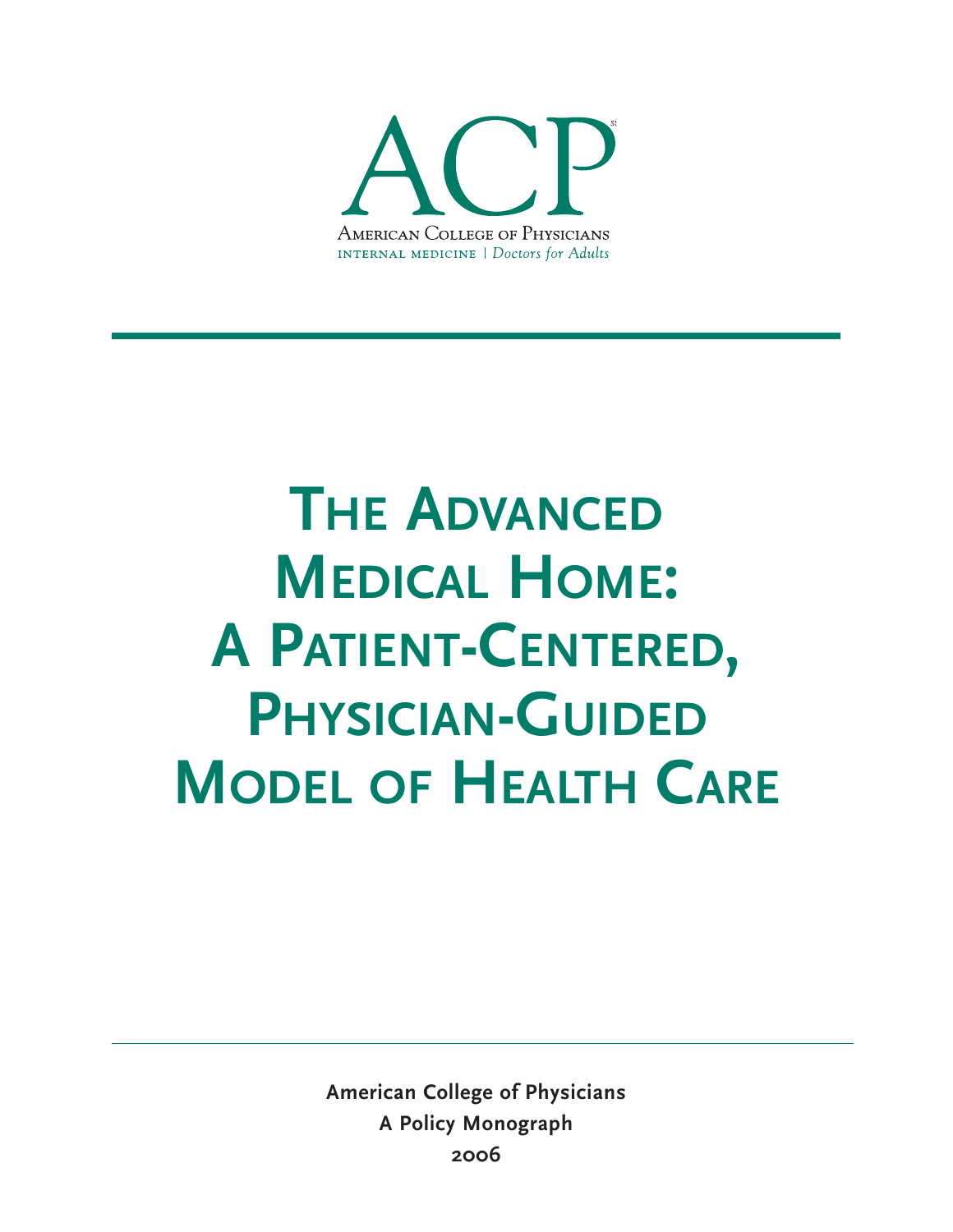# **THE ADVANCED MEDICAL HOME: A PATIENT-CENTERED, PHYSICIAN-GUIDED MODEL OF HEALTH CARE**

A Policy Monograph of the American College of Physicians

This paper, written by Michael Barr, MD, MBA, Vice President, Practice Advocacy & Improvement, and Jack Ginsburg, Director, Policy Analysis & Research, was developed for the Health and Public Policy Committee of the American College of Physicians: Jeffrey P. Harris, MD, *Chair*; David L. Bronson, MD, *Vice Chair*; CPT Julie Ake, MC, USA; Patricia P. Barry, MD; Molly Cooke, MD; Herbert S. Diamond, MD; Joel S. Levine, MD; Mark E. Mayer, MD; Thomas McGinn, MD; Robert M. McLean, MD; Ashley E. Starkweather, MD; and Frederick E. Turton, MD. It was approved by the Board of Regents on 22 January 2006.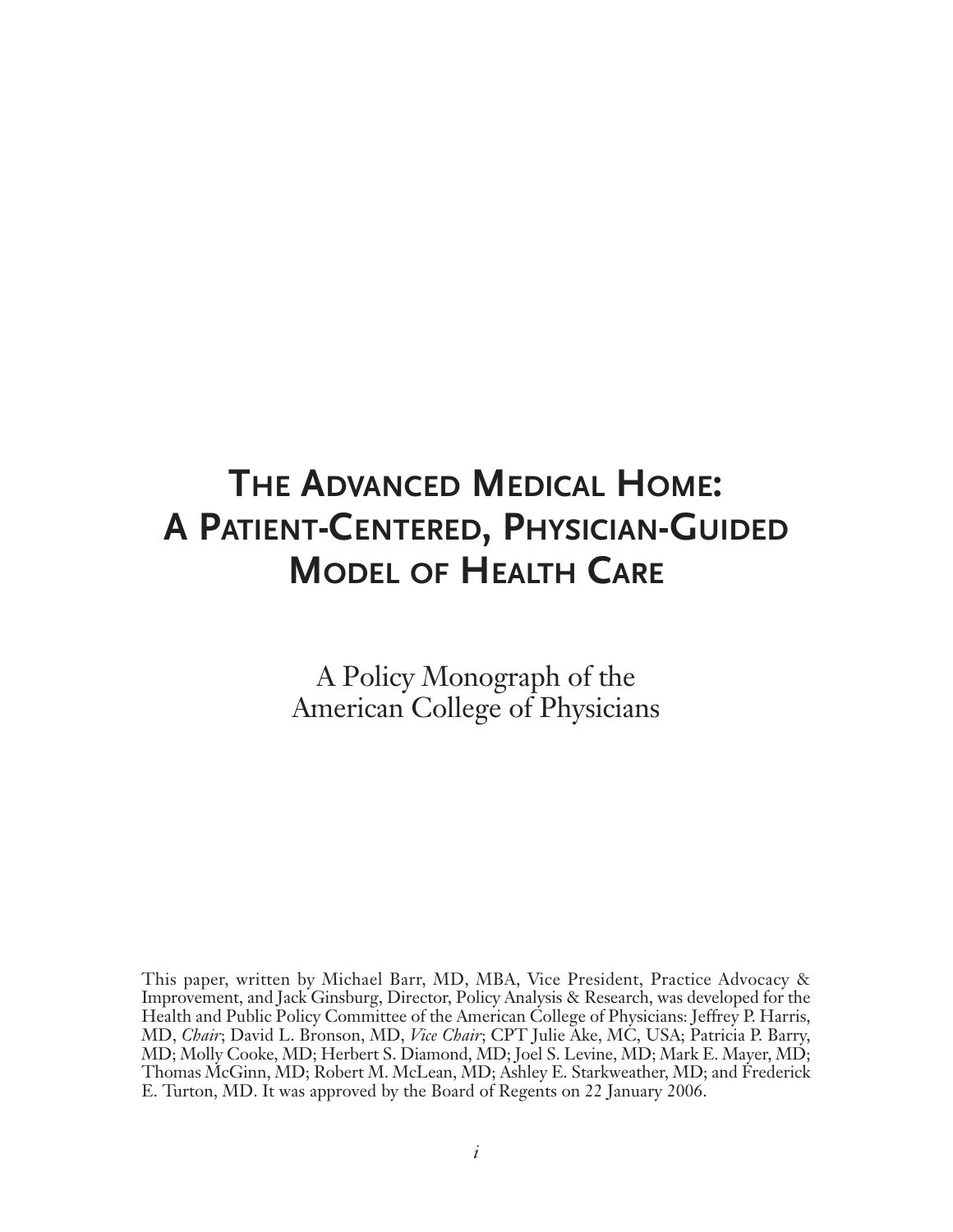How to cite this paper:

American College of Physicians. The Advanced Medical Home: A Patient-Centered, Physician-Guided Model of Health Care. Philadelphia: American College of Physicians; 2005: Position Paper. (Available from American College of Physicians, 190 N. Independence Mall West, Philadelphia, PA 19106.)

Copyright ©2006 American College of Physicians.

All rights reserved. Individuals may photocopy all or parts of Position Papers for educational, not-for-profit uses. These papers may not be reproduced for commercial, for-profit use in any form, by any means (electronic, mechanical, xerographic, or other) or held in any information storage or retrieval system without the written permission of the publisher.

For questions about the content of this Policy Monograph, please contact ACP, Division of Governmental Affairs and Public Policy, Suite 800, 2011 Pennsylvania Avenue NW, Washington DC 20006; telephone 202-261-4500. To order copies of this Policy Monograph, contact ACP Customer Service at 800-523-1546, extension 2600, or 215-351-2600.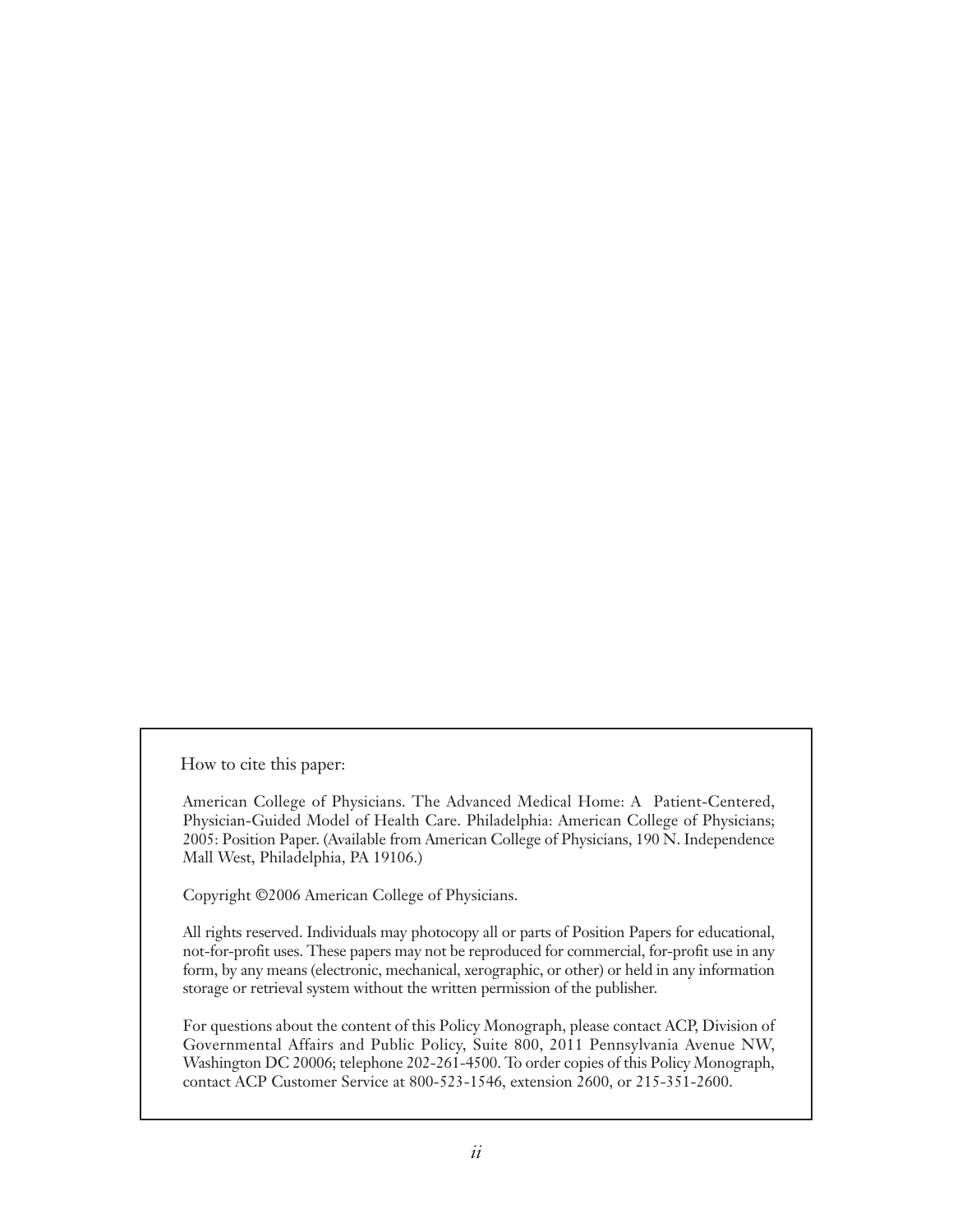# **Executive Summary**

This policy monograph highlights some of the major problems with the health care system in the United States today and proposes a fundamental change in the way that primary care and principal care are delivered and financed. It recommends voluntary certification and recognition of primary care and specialty medical practices that provide patient-centered care based on the principles of the Chronic Care Model; use evidence-based guidelines; apply appropriate health information technology; and demonstrate the use of "best practices" to consistently and reliably meet the needs of patients while being accountable for the quality and value of care provided. The American College of Physicians (ACP) introduces the term "advanced medical home" to distinguish these practices and calls for consideration and testing of this model of care. The issues identified and positions offered in this monograph address major concerns about the status of the U.S. health care system. The monograph contains the following four policy positions:

**Position 1. ACP calls for a comprehensive public policy initiative that would fundamentally change the way that primary care and principal care (whether provided by primary care or specialty care physicians) are delivered to patients by linking patients to a personal physician in a practice that qualifies as an advanced medical home.** 

**Position 2.Fundamental changes should be made in third party financing, reimbursement, coding, and coverage policies to support practices that qualify as advanced medical homes.**

**Position 3. Fundamental changes should be made in workforce and training policies to assure an adequate supply of physicians who are trained to deliver care consistent with the advanced medical home model, including internists and family physicians.**

**Position 4. Further research on the advanced medical home model and a revised reimbursement system to support practices structured according to this model should be conducted and should include national pilot testing.**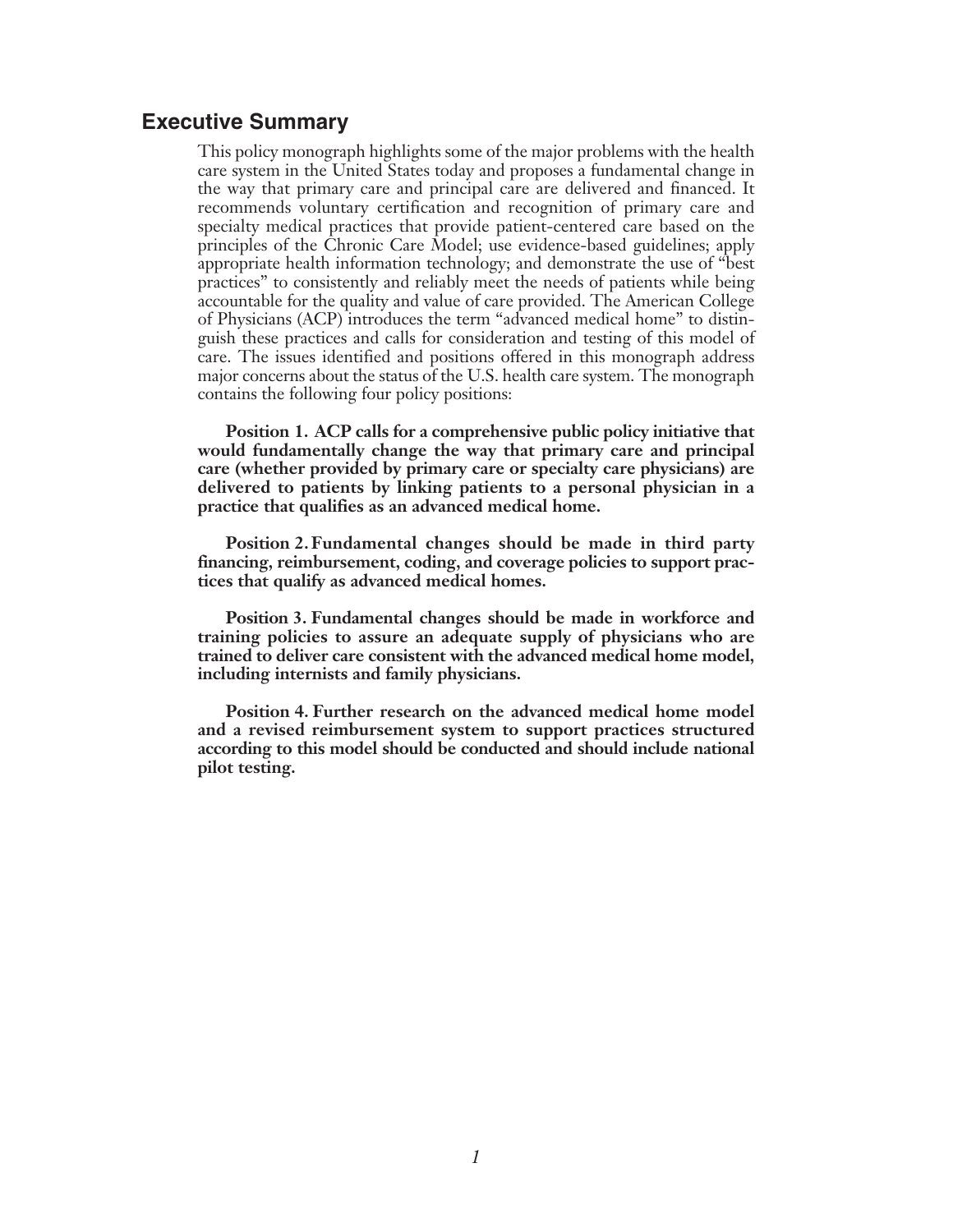# **An Environment for Change**

The U.S. health care system is poorly prepared to meet the current, let alone the future, health care needs of an aging population. Health care costs are continuing to grow faster than the economy, and employers, government, and individuals are straining under the financial burden. Patients are dissatisfied (1–3), physicians are dissatisfied (4–6), and employers are cutting back on worker and retiree health insurance coverage and benefits (8–10). At the same time, 45.8 million Americans are uninsured and the number is rising. The Medicare Hospital Insurance Trust Fund will soon be insolvent (11). The remainder of the Medicare program is being funded through cutbacks in services, decreasing reimbursements to physicians, and passing premium increases along to beneficiaries. State and federal governments are also reducing Medicaid benefits and coverage, while costs continue to escalate.

In this environment, physicians are pressured to see more patients in less time (12); they are inundated with administrative paperwork and regulatory requirements; they have added pressure to stay current with an overload of information in a medical environment that is increasingly more technical and complicated; and they struggle to keep their practices afloat in the face of declining revenues and increasing costs. Trusting, intimate relationships with patients have suffered, as physicians and patients struggle with the financial and bureaucratic complexities of public and private insurance coverage issues, which can cause substantial stress within patient–physician relationships (13).

Many young physicians also must deal with paying off substantial medical education debts. The median indebtedness of medical school students graduating this year is expected to be \$120,000 for those in public medical schools and \$160,000 for those attending private medical schools. About 5% of all medical students will graduate with debts of \$200,000 or more (14). Physicians also must stay current with ever-expanding medical knowledge and technology in accord with evolving medical standards of quality. To make matters worse, insufficient numbers of young physicians are entering careers in primary care, and increasing numbers of older physicians are dissatisfied with their careers and indicate that they will soon discontinue practice.

In addition, health care outcomes in the United States contrast poorly with those of other industrialized countries (15,16). In too many instances, unnecessary or inappropriate health care services are provided because there is little coordination of patient care among providers or across sites of service (17). Medical care at the end of life consumes more than a quarter of the Medicare budget (18). Avoidable errors and safety issues are common. Indefensible disparities in the quality of health care persist along geographic, racial, ethnic, and socioeconomic lines (19, 20).

Our system of private health insurance and governmental programs emphasizes episodic treatment for acute care. Care management, proactive or planned care, active cross-discipline management, and even some preventive care are often uncovered services or are poorly reimbursed. Yet, 45% of the U.S. population has a chronic medical condition and about half of these, 60 million people, have multiple chronic conditions (21). For the Medicare program, 83% of beneficiaries have one or more chronic conditions and 23% have five or more chronic conditions (22). Within 10 years (2015), an estimated 150 million Americans will have at least one chronic condition (21). The organization of health care as well as payment and reimbursement policies needs to change to accommodate this shift from acute to chronic care. But who will care for the chronically ill and elderly patients if current trends continue and there are not enough primary care physicians?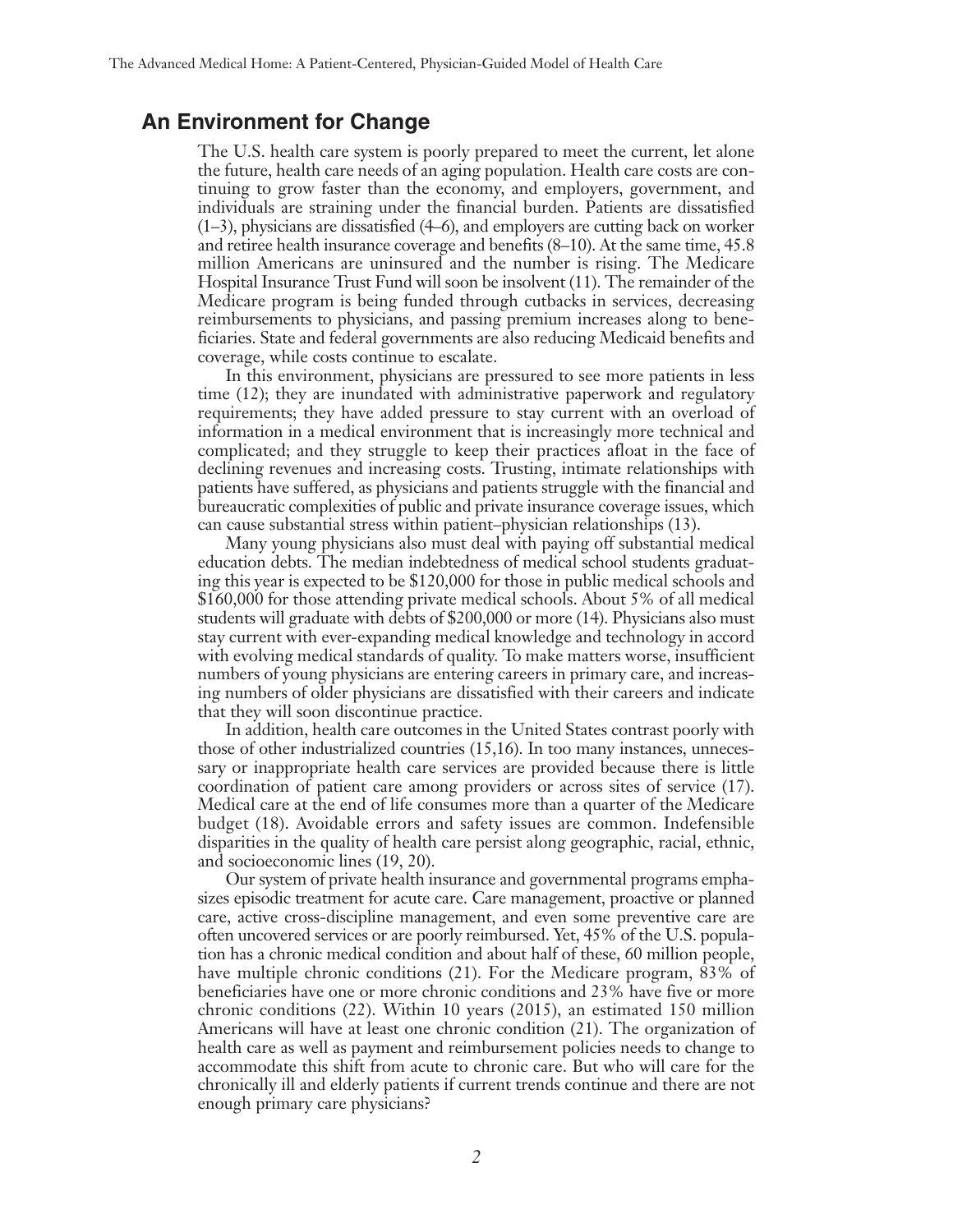In this paper, ACP proposes consideration of an advanced medical home model that offers the potential to improve U.S. health care by focusing on strengthening and supporting the patient–physician relationship. This model entails a central resource (the advanced medical home) with a competent team, including a physician specialist in complex, chronic care management, and coordination and active involvement by informed patients. The ACP position paper, "Patient-Centered, Physician-Guided Care for the Chronically Ill" introduced this concept for patients with chronic disease (23). This monograph builds on the positions expressed in that paper and expands the scope to address the needs of patients as they navigate the health care system. A framework for redesigning the reimbursement system to support the recommendations is described and will be developed further in a paper to be released in mid-2006. Macro-level policy reforms (financing, coverage, reimbursement, physician education and training, and workforce distribution) will be needed to support this model, but the first step is to define the principles that deserve support. Development of the macro-level changes that are required to implement and sustain the model will follow.

**Position 1. ACP calls for a comprehensive public policy initiative that would fundamentally change the way that primary care and principal care (whether provided by primary care or specialty care physicians) are delivered to patients by linking patients to a personal physician in a practice that qualifies as an advanced medical home.** 

# **The Advanced Medical Home Model**

The medical home concept was described as early as 1967 by the American Academy of Pediatrics' Council on Pediatric Practice, and the effectiveness of the model in caring for children with special needs has been demonstrated (24, 25). The American Academy of Family Physicians described the medical home in its Future of Family Medicine project (26). The advanced medical home builds on these concepts, which are based on a vision of health care from the perspective of a patient and his or her family. ACP describes the model in the context of redesigning the reimbursement system to support the evolution of care according to these principles.

The advanced medical home acknowledges that the best quality of care is provided not in episodic, illness-oriented, complaint-based care—but through patient-centered, physician-guided, cost-efficient, longitudinal care that encompasses and values both the art and science of medicine. An attribute of the advanced medical home is promotion of continuous healing relationships through delivery of care in a variety of care settings according to the needs of the patient and skills of the medical provider. Physicians will once again be partners in coordinating and facilitating care to help patients navigate the complex and often confusing health care system by providing guidance, insight, and advice in language that is informative and specific to patients' needs.

In the advanced medical home model, patients will have a personal physician working with a team of health care professionals in a practice that is organized according to the principles of the advanced medical home. For most patients, the personal physician would most appropriately be a primary care physician, but it could be a specialist or subspecialist for patients requiring ongoing care for certain conditions (e.g., severe asthma, complex diabetes, complicated cardiovascular disease, rheumatologic disorders, and malignancies). Primary care physicians are defined as physicians who are trained to provide first-contact, continuous, and comprehensive care (27). Principal care, that is, the predominant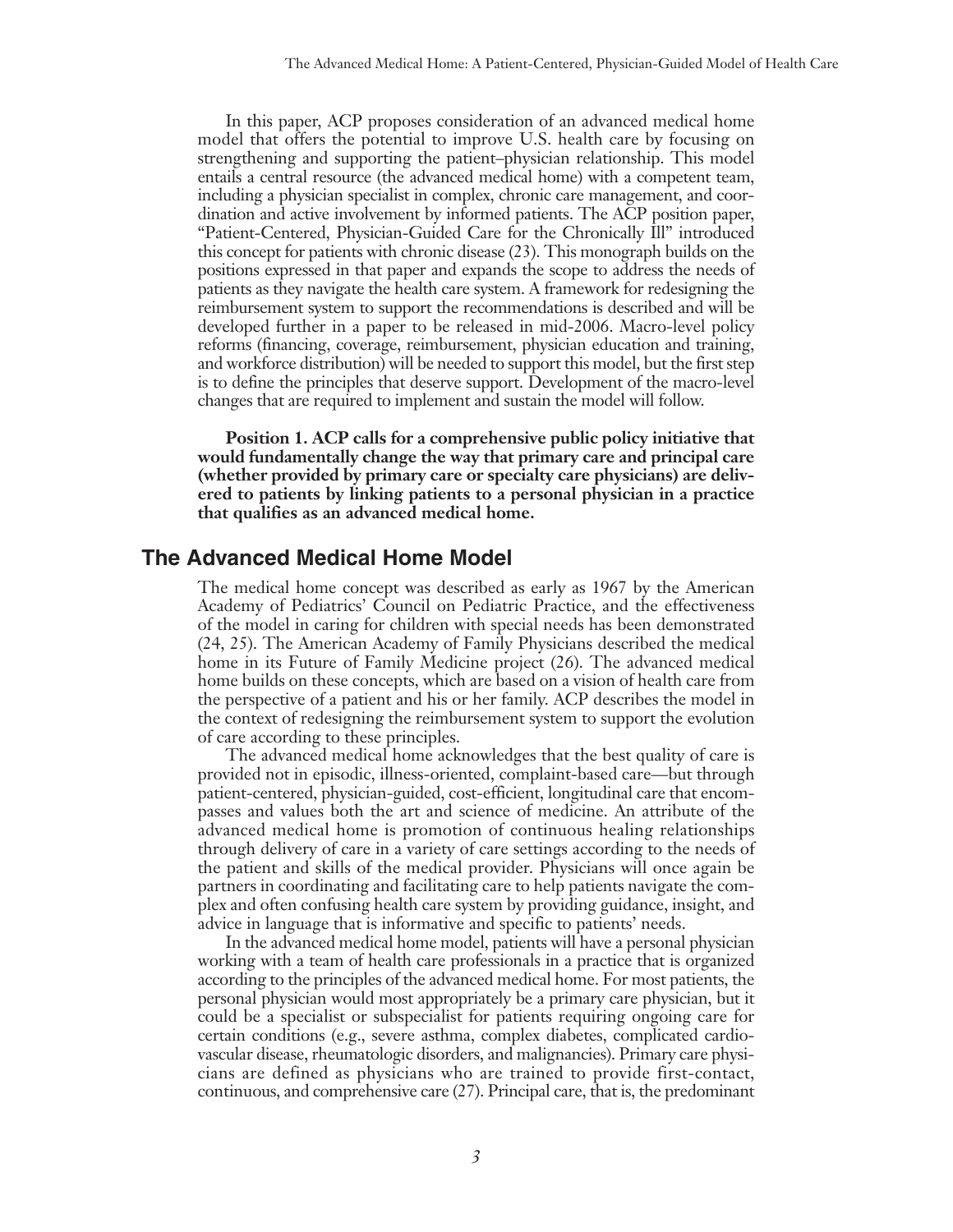source of care for a patient based on his or her needs, can be provided by a primary care physician or medical specialist. In most cases, primary care physicians, with their office care team, are ideally suited to provide principal care and be a patient's care coordinator—a personal physician, in the advanced medical home model. However, a medical specialist with his or her office care team can fulfill the role of personal physician as defined in this paper if he or she so chooses. Rather than being a "gatekeeper" who restricts patient access to services, a personal physician leverages the key attributes of the advanced medical home to coordinate and facilitate the care of patients and is directly accountable to each patient. Personal physicians advocate for and provide guidance to patients and their families as they negotiate the complex health care system.

#### **Key Attributes of the Advanced Medical Home**

Practices and physicians that adopt the advanced medical home structure will: a) use evidence-based medicine and clinical decision support tools to guide decision making at the point of care based on patient-specific factors; b) organize the delivery of that care according to the Chronic Care Model (CCM) but leverage the core functions of the CCM to provide enhanced care for all patients with or without a chronic condition; c) create an integrated, coherent plan for ongoing medical care in partnership with patients and their families; d) provide enhanced and convenient access to care not only through face-to-face visits but also via telephone, e-mail, and other modes of communication; e) identify and measure key quality indicators to demonstrate continuous improvement in health status indicators for individuals and populations treated; f) adopt and implement the use of health information technology to promote quality of care, to establish a safe environment in which to receive care, to protect the security of health information, and to promote the provision of health information exchange; and g) participate in programs that provide feedback and guidance on the overall performance of the practice and its physicians.

Drs. Ed Wagner and Michael von Korff and colleagues at Group Health Cooperative initially described the CCM (28). The College believes that the CCM can be equally applied across all clinical situations and offers a valuable framework for the redesign of the care delivery system. Therefore, this monograph will subsequently refer to the CCM as simply the "Care Model" (CM) to emphasize that the elements of the model can apply to all patients, not just those with chronic illness. The CM emphasizes that improved functional and clinical outcomes are the product of an informed, activated patient and a prepared, proactive practice team. A full description of the components of the CM is included as an appendix to the "Patient-Centered, Physician-Guided Care for the Chronically Ill" paper from October 2004 (23).

In brief, the key practice-based components of the CM include encouraging patients to engage in the management of their own health (self-management) and providing them with the resources and skills to obtain appropriate health care services; designing the delivery system to assure the provision of effective, efficient clinical care; embedding clinical-decision support tools into daily practice; and using information technology to support patient education, patient-care planning, coordination of care, and monitoring of performance. The system-level attributes of the CM include the use of community resources, partnerships, and policies to support the health care system and organization of health care to create a culture of safe and high-quality care. These elements of the CM are central to the distinct advantages of a health care delivery system that supports the economic viability of practices structured to be a patient's advanced medical home.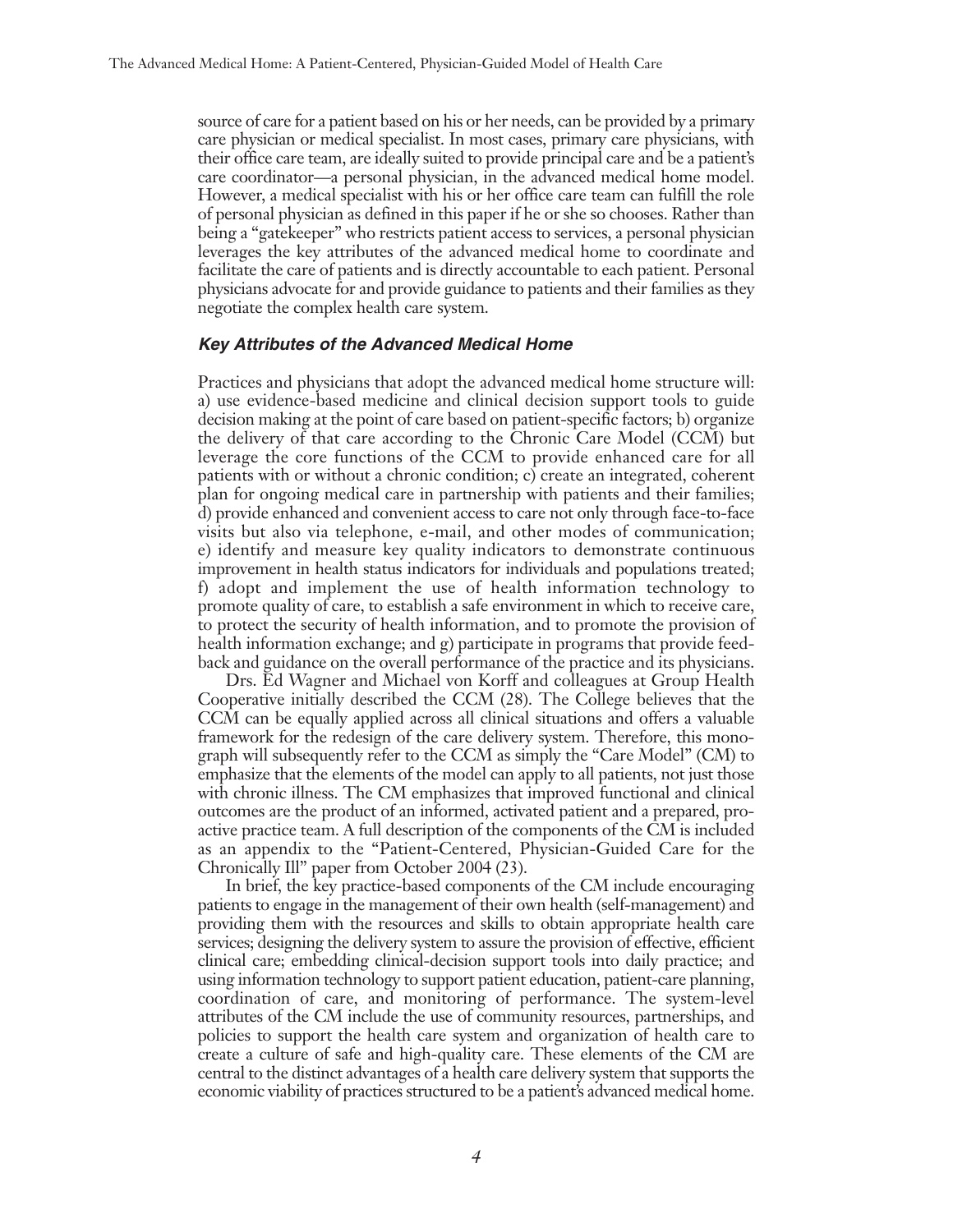**Health care provided through a medical home is distinctly different from disease management programs.** Typical disease management programs utilize "case managers" provided by the patient's health plan or a contracted disease management company (29). The best programs attempt to include the treating physician and his or her team, but the emphasis is usually on the relationship between the patient and the case manager, with periodic input requested from the patient's physician. In the advanced medical home model, the care and coordination of that care continually resides with the patient's personal physician and his or her health care team. The patient and physician decide on specific health care objectives and then choose the best way to achieve these objectives. Advanced medical home practices will provide a range of options for their patients to support their personal health goals (e.g., health education, nutrition services, and disease management) either directly or through established relationships with external providers of these services, such as disease management companies. The patient, with support from the physician and other members of the health care team that may include nurses, social workers, care managers, dietitians, pharmacists, physical and occupational therapists, and other allied health care professionals, then becomes engaged in his or her health care, and the health care system better serves the needs of each individual patient.

[Please see the Appendix for three scenarios illustrating how patient care might be provided in physician practices using the advanced medical home model.]

**Position 2. Fundamental changes should be made in third-party financing, reimbursement, coding, and coverage policies to support practices that qualify as advanced medical homes.**

#### **A Reimbursement System to Support the Advanced Medical Home**

The College believes that the advanced medical home model offers an opportunity to demonstrate the value of coordinated, patient-centered, physiciandirected care that is enabled by health information technology and accountable for achieving measurable improvements in the quality of care provided. However, the current reimbursement system does not provide the financial support for practices and physicians to adopt, implement, and maintain the infrastructure and processes necessary for this model of care, except in integrated group practices that are largely funded through prepayments. The scenarios in the Appendix illustrate modes of care delivery that would not be reimbursed under the current reimbursement system. Therefore, a revised reimbursement model is absolutely essential for the advanced medical home to be adopted widely.

A revised reimbursement system would acknowledge the value of both providing and receiving coordinated care in a system that incorporates the elements of the CM and would be organized according to the advanced medical home model. Further, such a system would align incentives so physicians and patients would choose medical practices that deliver care according to these concepts. Physicians would elect to redesign their practices because the model is supported by enhanced reimbursement for system-based care in the advanced medical home, rather than the volume-based, episodic, fee-for-service system currently in place. Patients would select an advanced medical home based on service attributes, such as the patient-centeredness, improved access, and coordinated care of a practice, as well as value attributes as demonstrated by publicly available reports on quality and cost.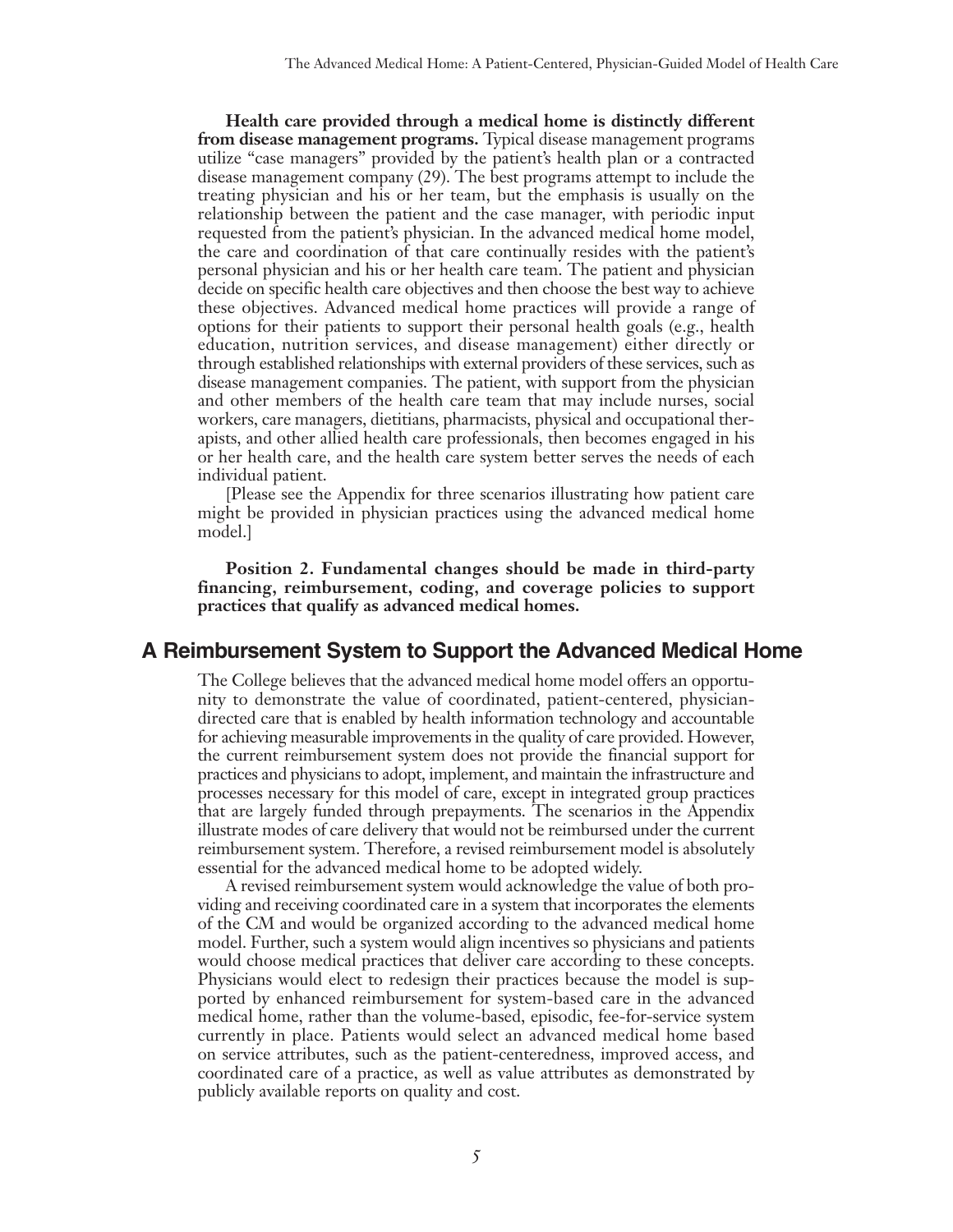The revised reimbursement system would start with the identification of physicians and practices that can demonstrate consistent application of the key attributes described for the advanced medical home, as well as accomplishment of training in the principles of the CM and systems-based care. The College envisions a voluntary process to qualify practices for this designation prior to becoming eligible for the revised reimbursement model. As part of this practice qualification process, physicians in the practice would need to complete a self-paced educational module on the CM and systems-based care provision, such as the Practice Improvement Modules of the American Board of Internal Medicine or comparable educational programs.

Further research and policy development will be necessary to determine a reasonable process for certifying practices that meet criteria as an advanced medical home (see position 4). Once qualified, a practice would become eligible for reimbursement based on the provision of care according to the advanced medical home concept. An analysis of potential reimbursement mechanisms will be the subject of a subsequent ACP monograph. However, the key elements of a revised reimbursement system should include compensation for the following: a) the coordination of care both within a given practice and between consultants, ancillary providers, and community resources; b) adoption and use of health information technology for quality improvement; c) provision of enhanced communication access, such as secure e-mail and telephone consultation; d) remote monitoring of clinical data using technology; and e) pay-for-reporting or pay-for-performance. Examples of other features of a revised reimbursement model to consider include providing enhanced coverage for beneficiaries, reducing co-insurance for patients who select an advanced medical home for their principal care, and reducing administrative burdens for physicians and practices (e.g., modification of documentation requirements for coding and elimination of need for advanced beneficiary notices).

A reimbursement model that supports the development of the advanced medical home would provide some of the financial benefits of the retainer or boutique model of care. However, access to these benefits would be more widely available than just to those patients who could afford to pay an additional annual fee. If done correctly, by incorporating the elements of the revised reimbursement model cited above, qualified practices would benefit from reduced practice hassles and improved revenue, while building systems of care to meet the challenges of an aging population. This model of reimbursement to support practice redesign would provide an alternative for physicians who might otherwise become part of the niche market of concierge primary care (30)—an important consideration given the anticipated shortfall in physicians able to meet the growing needs of the U.S. population. Further, since this reimbursement system would recognize and compensate primary care physician practices for the quality of care delivered while reducing the typical administrative hassles, it may also help reverse the trends cited below that document a significant decline in medical students choosing primary care specialties.

**Position 3. Fundamental changes should be made in workforce and training policies to assure an adequate supply of physicians who are trained to deliver care consistent with the advanced medical home model, including internists and family physicians.**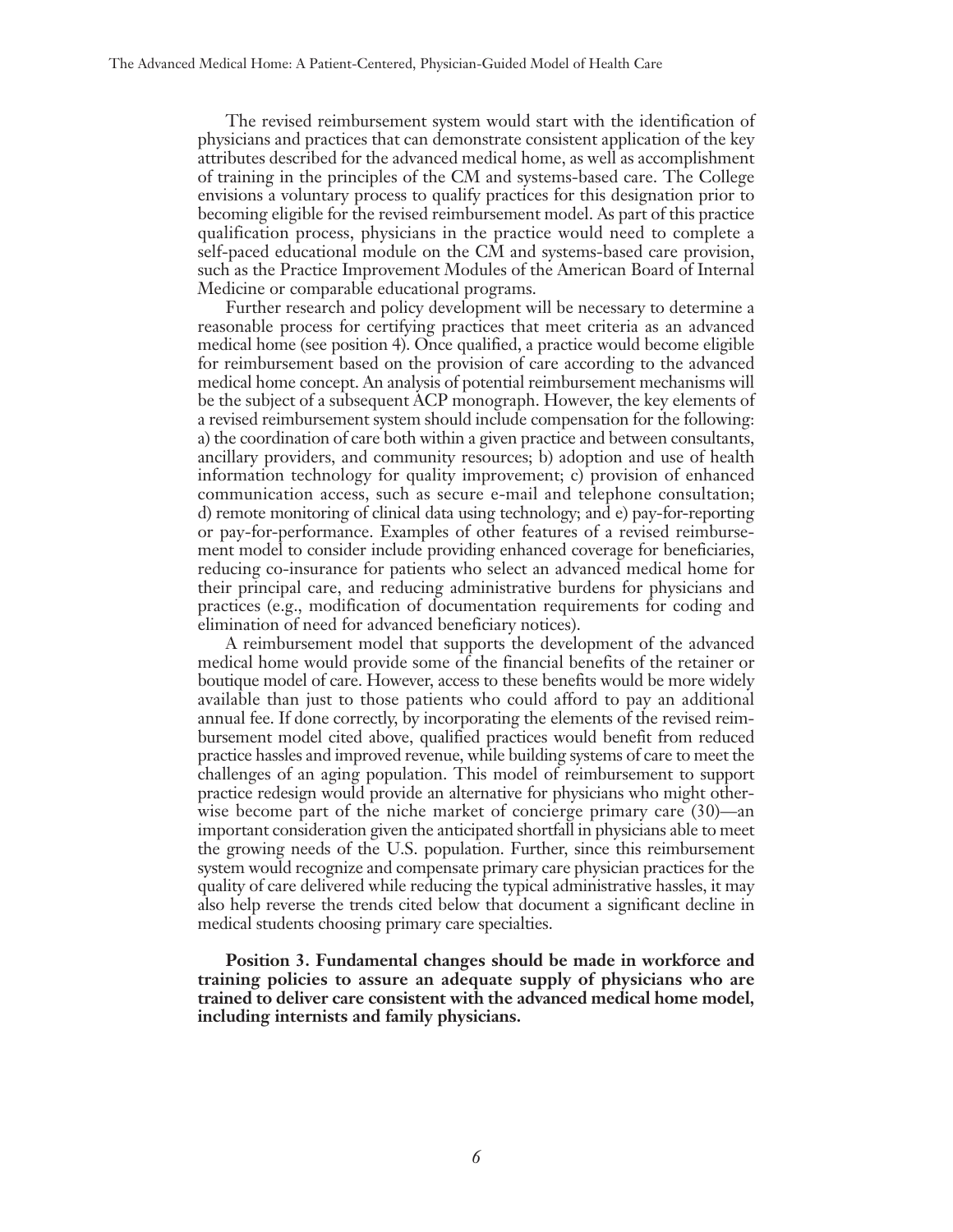# **The Crucial Role of Primary Care Physicians**

Primary care physicians play an essential role in the advanced medical home model. While specialists may choose to provide care according to this model, in the vast majority of cases a primary care physician will serve as the patient's personal physician and will generally be the one who coordinates comprehensive and continuous care.

Internists are especially well prepared to evaluate and manage all aspects of illness—biomedical and psychosocial—in the whole patient, and thus are uniquely qualified to be the personal physician for patients in qualified advanced medical home practices. Internists are expert diagnosticians who can treat and manage chronically ill patients with one or multiple complex and interactive illnesses. Internists also are experts in evidence-based disease prevention, early detection of disease, medication management, and health promotion. They serve as consultants when patients have difficult, undifferentiated problems and may also have special areas of expertise (31). With some additional training, they will be well equipped to assemble and guide care teams in an advanced medical home practice in the community, where they will prescribe necessary services and serve as the patient's guide and advocate in a complex health care environment. The advanced medical home model would utilize the internist's skill as a coordinator of services that patients need from multiple other diagnostic and therapeutic specialties. Practices following the advanced medical home model would value the internist's familiarity with the science of clinical epidemiology and evidence-based medicine. Such a practice would also value the internist's thoughtful, cost-effective practice style for evaluation and management. A physician practice that qualifies as an advanced medical home would also be able to utilize the internist's skills as a clinical information manager who can take full advantage of health information technology.

As more practices adopt the advanced medical home model, the value of internists and other primary care physicians may be enhanced. However, there may not be enough of these physicians to meet the growing needs of the U.S. population. The need for physicians to care for patients with chronic and complex illnesses will increase substantially as the U.S. population ages. Within only 5 years, the first of a wave of 76 million baby boomers will begin to be eligible for Medicare. The population of people age 85 and over, who are most likely to require chronic care services for multiple conditions, will increase 50% from 2000 to 2010. It will more than double by 2030 and more than quadruple by 2050 (32).

For the nation to have a sufficient supply of primary care physicians to meet future needs for preventive care, the diagnosis and management of undifferentiated symptoms, and skill in designing unique plans for patients with multi-system problems, strong public financial support will be needed for primary care training and for innovative programs to increase the appeal of careers in primary care. Widespread adoption of the advanced medical home model will further enhance the need for training in primary care.

#### **An Impending Crisis in Primary Care**

There is growing evidence that shortages are developing for primary care physicians in the United States, particularly among general internists, geriatricians, family physicians, and for certain subspecialists in internal medicine. Previous expectations of an excess supply of physicians have not materialized. Current projections indicate that the future supply of physicians will be inadequate to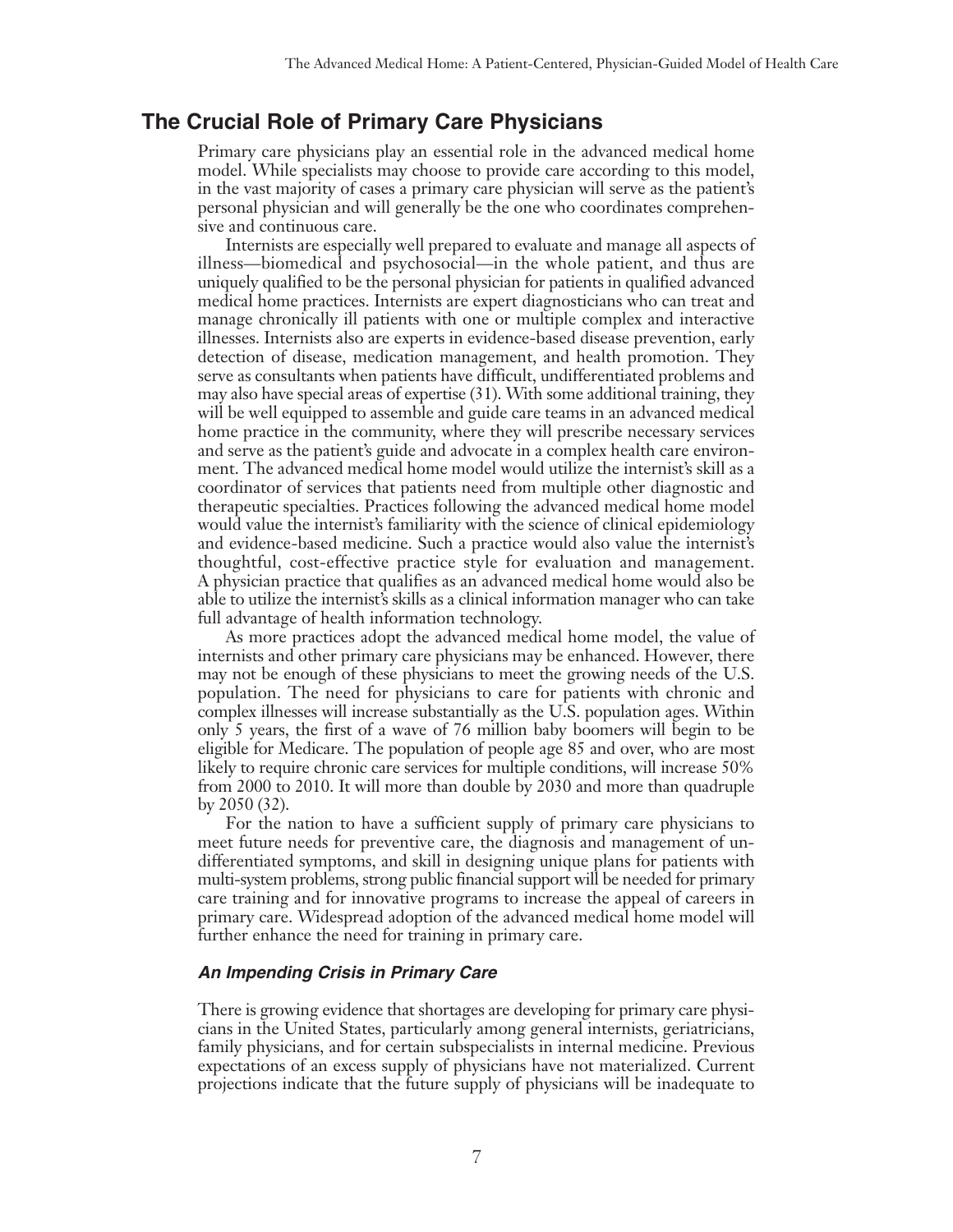meet the health care needs of the aging U.S. population, especially as baby boomers are beginning to reach retirement age beginning in 2011, when they will be at increased risk for needing health care services. One recent study projects a shortage of 200,000 physicians by 2020 (33).

The College is particularly concerned about emerging shortages in internal medicine and its subspecialties. Over the past several years, numerous studies have found that shortages are occurring in internal medicine (34–36). Additionally, several internal medicine subspecialty societies, including the American College of Cardiology, the Committee on Manpower for Pulmonary and Critical Care Societies, and the American Geriatrics Society, have asserted that they are in or on the cusp of a workforce shortage (36–38).

Furthermore, medical student interest in careers in the primary care specialties of internal medicine, family medicine, pediatrics, and obstetrics/gynecology has been declining (39). The trend away from primary care has been well documented by the annual residency training match sponsored by the National Resident Matching Program. The number of U.S. medical school graduates who choose to enter generalist residency training has decreased from 50% in 1998 to less than 40% in 2004. The decrease has been greatest in family medicine training programs, which has declined 41%. Internal medicine and pediatrics declined by 9% and 8% respectively. It should be recognized that these data include physicians who began residency training in internal medicine and pediatrics but will go on to subspecialize. Consequently, the number of physicians who enter practice in primary care will be much lower. There also are a relatively small number of residency programs that provide a specific training track for primary care, and the number of trainees in these programs has also declined. Primary-care-track internal medicine residents declined 46% from 347 in 1999 to 188 in 2004, and primary care pediatrics declined 24% from 63 in 1999 to only 48 in 2005 (40).

A recently published study of the career plans of internal medicine residents documents the steep decline in the willingness of physicians to enter training for primary care. In 2003, only 19% of first-year internal medicine residents planned to pursue careers in general medicine. Among third-year internal medicine residents, only 27% planned to practice general internal medicine compared with 54% in 1998 (41).

#### **The Advanced Medical Home Model: Implications for Physician Education, Training, and Practice**

The long pipeline of medical education and training and the retirement and career changes of older physicians require that the nation have a constant influx of new students embarking on medical careers, as well as training and continuing medical education for those already in practice. The demand for primary care physicians of all types will continue to increase as the population ages and its health care needs increase and as the demand for acute chronic and longterm care increases. To better prepare physicians for practice in settings using the advanced medical home model, changes in training will be needed in undergraduate and graduate medical education, as well as in continuing medical education. Funding also will be needed to develop training settings where principles of the model will be used.

The workforce needs of the advanced medical home model have yet to be determined. If in response to adoption of the model, physicians reduce their practice panels in order to provide more time for each patient, there will be an even greater need to increase the supply of primary care physicians. On the other hand, adoption of the model could result in positive changes in physician career satisfaction that could result in more physicians entering and remaining in primary care careers.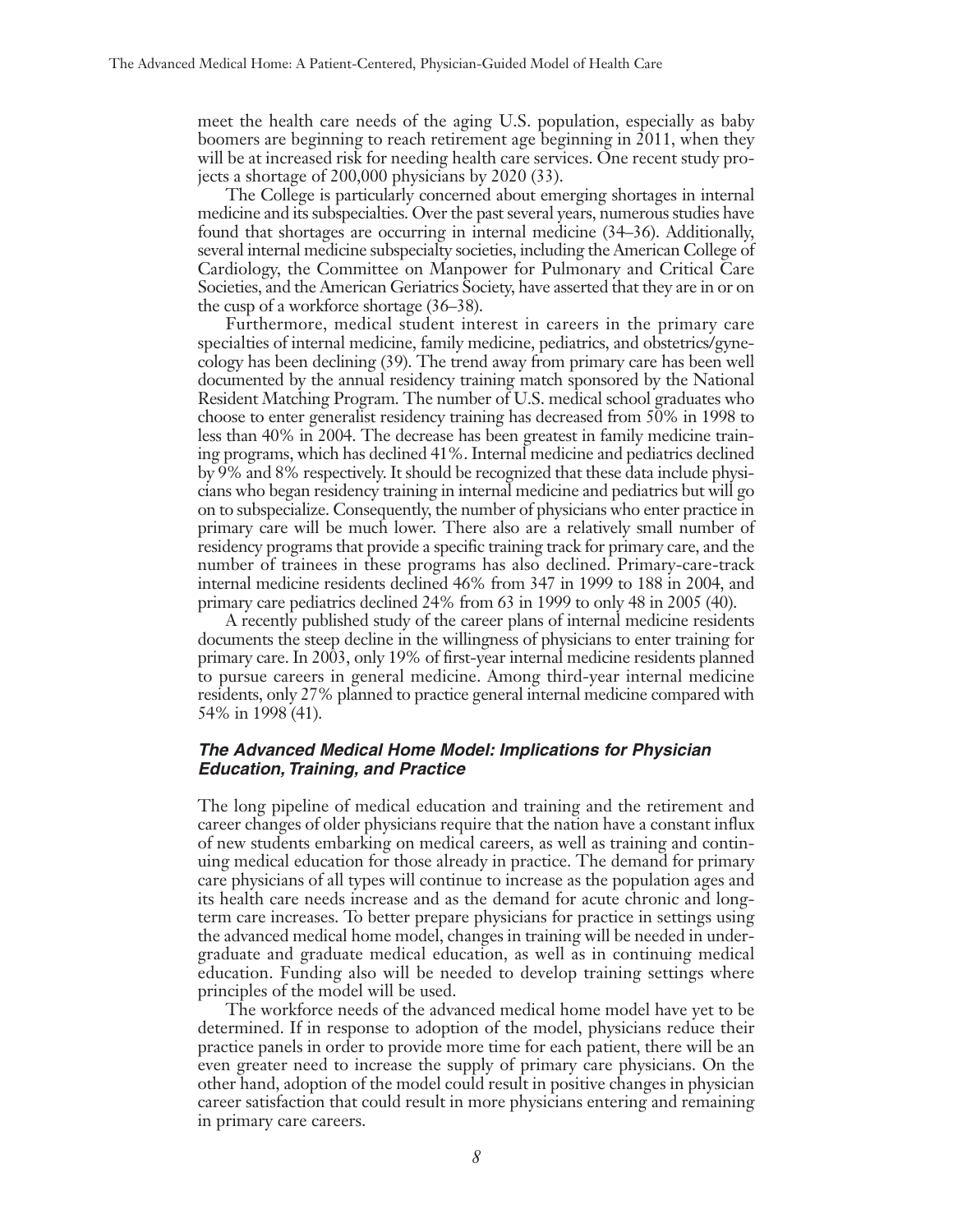In either case, medical education and training will need to change to better prepare young physicians for practice under the advanced medical home model. In a recent position paper of principles and goals for redesigning training in internal medicine, ACP identified some of the kinds of changes that will be needed in medical school training:

Training, particularly in the ambulatory setting, must occur in well-functioning practice environments that demonstrate a patient-centered, service-oriented approach. The fourth year is a time when students should receive "translational education" that allows them to translate the knowledge they have learned into effective and high quality care of patients. This involves an understanding of the shortcomings of current healthcare delivery, the need for effective and efficient systems of delivery of care, and the value of a team-based approach. Students should understand the principles of best models of care, and should have an opportunity to see how such models are effectively utilized (42).

To improve the attractiveness of careers in primary care, medical education and training will need to provide students, residents, and practicing physicians with the key skills necessary for successful and satisfying practices in the 21st century. These include an understanding of the importance of a multidisciplinary team-based approach for both inpatient and outpatient care, learning how to assemble and work with nonphysician members of the health care team, implementing innovative practice management concepts, and having an adequate framework for understanding and adapting to evolving health care policy issues. Training for the advanced medical home model will need to prepare residents and practicing physicians to function as integral members of a health care team that may include nurses, social workers, care managers, dietitians, physical and occupational therapists, and other allied health care professionals.

#### **Position 4. Further research on the advanced medical home model and a revised reimbursement system to support practices structured according to this model should be conducted and should include national pilot testing.**

The Center for Medicaid and Medicare Services (CMS) should, in 2007, conduct a national pilot program in various primary care settings to determine the feasibility, cost effectiveness, and impact on patient care of the advanced medical home. This effort should specifically address the advanced medical home model but would complement ongoing and planned CMS pilot programs, such as the Medicare Physician Group Practice Project, the Medicare Care Management Performance Demonstration (MMA Section 649), Medicare Health Support Pilot (MMA Section 721), and Medicare Health Quality Demonstration Program (MMA Section 646). The Advanced Medical Home Demonstration Program should help determine appropriate criteria for qualifying a medical practice as an advanced medical home. The pilot should also identify and test various payment options to support practices that qualify as advanced medical homes. Metrics for evaluation of the pilot should include patient satisfaction, physician and staff satisfaction, clinical process and outcome measures, payment costs as well as cost offsets, and the potential economic impact on physicians who adopt the advanced medical home structure.

Modeling and testing of the advanced medical home should also consider its potential impact and ramifications on patient access to health care, health care costs, physician supply and specialty mix, physician practice costs and practice patterns, health insurance coverage, and medical education and training.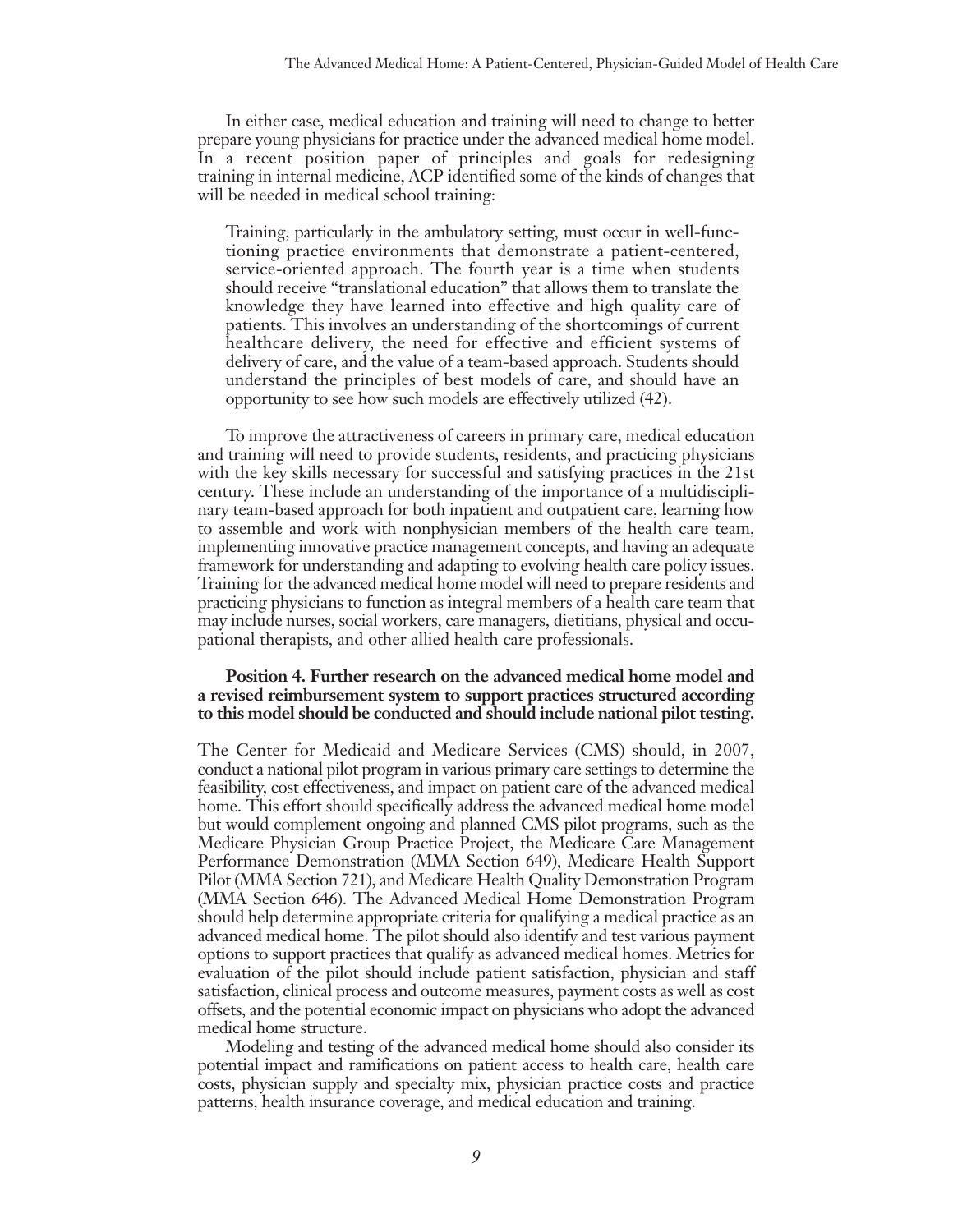# **Conclusion**

Donald Berwick described four levels of the U.S. health care system (43): the experience of patients (Level A); the functioning of small units of care delivery ("microsystems") (Level B); the functioning of the organizations that house or support microsystems (Level C); and the environment of policy, payment, regulation, etc. (Level D), which influences Levels B and C. This monograph highlights the significant issues our health care system is currently facing, and will continue to experience, in Level D. Policies, payments, and the regulations that codify these processes are ill suited to the challenges outlined. The current dysfunctional physician payment system fosters an environment that is leading to declining access, accelerating costs, and mediocre quality—trends that are clearly contrary to the needs and desires of patients, physicians, and society. The current method of physician payment rewards quantity rather than quality and undervalues primary and preventive care. The current system cannot support the patient-centered care envisioned by the advanced medical care model.

The College believes that the advanced medical home model, applied in the context of a revised reimbursement system, addresses all four of Berwick's levels.

- It will revitalize the patient–physician relationship and place the patient and his or her family at the center of care.
- It will stimulate practice-level innovation to provide enhanced quality, effectiveness, safety, efficiency, and value because practices will be able to invest in systems-based care and measurement of that care.
- It will enhance coordination of care across all domains of the health care system (hospitals, home health agencies, nursing homes, consultants, and other components of our complex health care network).
- It will recognize that care provided by a personal physician, operating in accord with the advanced medical home model, is a highly valuable service.
- It will lead to the macro system changes required to support this enriched health care model (financing, coverage, reimbursement, physician education and training, and workforce distribution).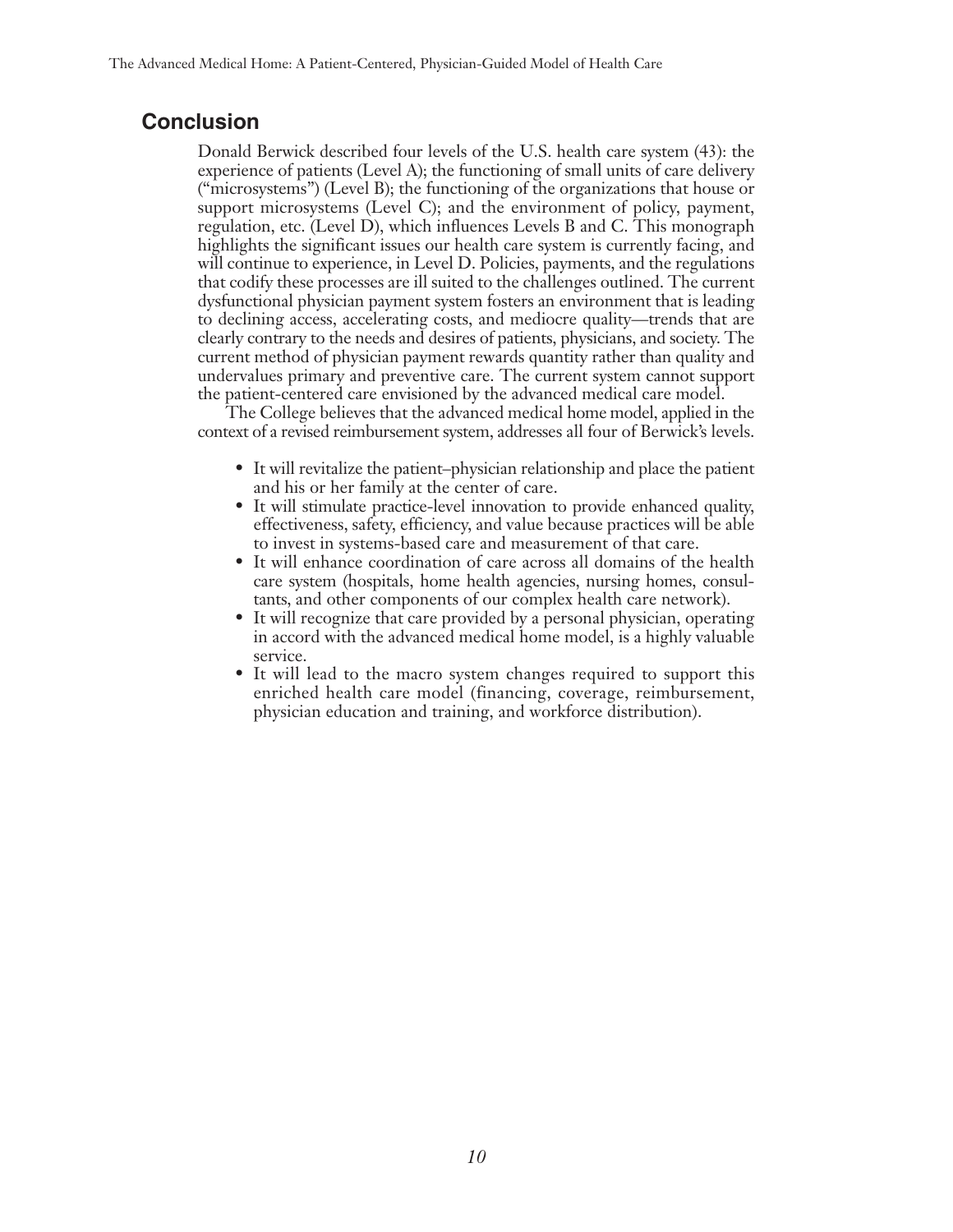### **Appendix**

The following scenarios illustrate how three different medical practices might implement the advanced medical home model. The scenarios were designed to highlight the key attributes of the model, recognizing that the current reimbursement system limits many practices from investing in the systems and technology described.

#### **Scenario #1: Dr. X and Ms. Jones**

*Practice Setting*: Dr. X is a solo practitioner in an established practice supported by a full-time administrative assistant and a full-time clinical assistant. The practice uses a fairly typical practice management system but does not have an electronic medical record. However, Dr. X and her team implemented a free registry program she obtained from the state Quality Improvement Organization (QIO). The registry is a simple database that Dr. X and her team use to keep track of a limited number of patient-specific clinical indicators. While the database is capable of tracking many parameters, Dr. X uses it just to enter data pertaining to the performance measures endorsed by the Ambulatory Care Quality Alliance (AQA) for diabetes mellitus, congestive heart failure, and coronary artery disease. The registry also allows Dr. X to create clinical rules for preventative health care. Dr. X uses an internet-based e-prescribing program associated with a national laboratory vendor for a monthly fee. On-line lab ordering and retrieval are free.

*Clinical Care*: Each month, Dr. X's assistant runs a query built into the registry to generate a list of patients who are due for a condition-specific intervention. This month, the assistant notes that among the patients who need to be seen is Ms. Jones, a 67-year-old diabetic, who is due for a visit and needs her hemoglobin  $A_{1c}$  checked. Dr. X's assistant notes that the registry also has prompted her that Ms. Jones is due for her tetanus vaccine, mammogram, and a lipid profile. The assistant enters the laboratory orders on-line and contacts the patient to discuss the need for these laboratory tests, the mammography, and tetanus vaccine. Once she sets up an appointment with Dr. X, the assistant schedules the laboratory tests for anytime the week prior to the appointment, as well as a mammography appointment for later on the same day as the appointment with Dr. X. On the day of Ms. Jones' appointment, the clinical assistant makes sure that the laboratory results from the week prior are in the chart. Ms. Jones arrives for the appointment. Because Dr. X has an established standing order for routine vaccinations, the clinical assistant is able to provide Ms. Jones with the tetanus vaccine while Dr. X finishes up with the previous patient. The assistant also asks Ms. Jones to update her self-management goal checklist and to self-address a fold-over result notification card. As the assistant leaves the room, she takes Ms. Jones's home glucose monitoring log to enter results into the registry database and reminds Ms. Jones to remove her shoes and stockings so that Dr. X can do a diabetic foot exam. The assistant enters representative glucose values from the log into the registry and checks off that a tetanus vaccination was provided. Later she will take the self-addressed fold-over card and place it in a weekly file to prompt her that there are outstanding test results pending.

Dr. X enters the room after reviewing the laboratory tests attached to the chart, the registry-generated data sheet indicating the need for Ms. Jones' annual breast exam, Ms. Jones' home monitoring log, and the graph of the home glucose monitoring results printed out by her assistant. She hands Ms. Jones her log and congratulates her on how well she is keeping track of her home testing results. Dr. X reviews Ms. Jones's chart and the self-management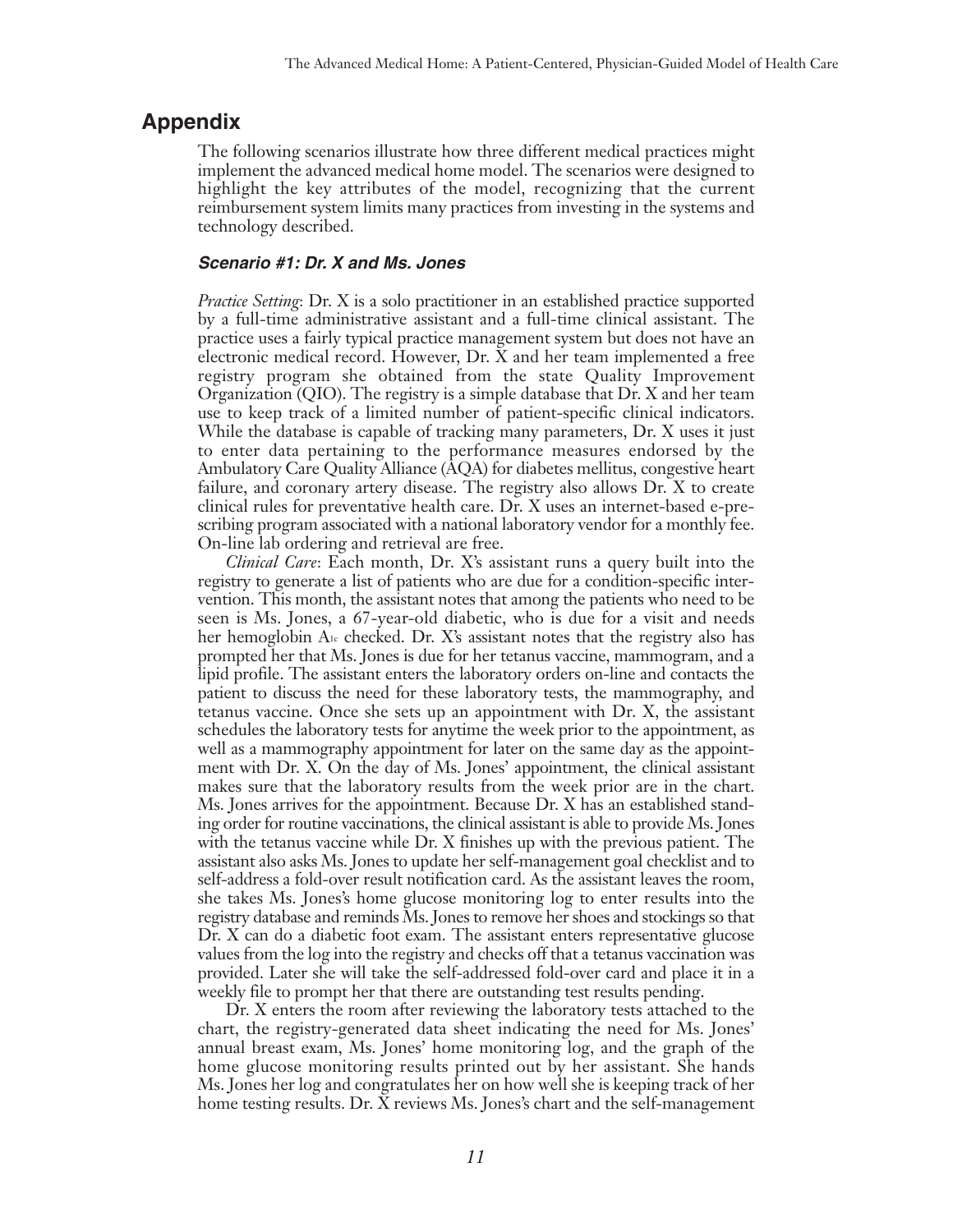checklist that they agreed upon at the last visit. After noting that Ms. Jones' weight has increased (as well as a slight increase in her hemoglobin A1c and LDL), Dr. X and Ms. Jones briefly discuss nutrition and exercise, and Dr. X asks Ms. Jones if she would like to speak to a Certified Diabetic Educator (CDE). After some initial hesitation, Ms. Jones agrees to meet with the CDE. Dr. X has contracted (along with two other community physicians in solo practice) with a local CDE who visits each of their offices on a rotating basis to provide consultation for patients. Dr. X completes the rest of her history taking and physical exam, including a diabetic foot exam and breast exam at which time Dr. X also provides Ms. Jones with a refresher course on breast self-examination. As the visit draws to a close, Dr. X asks Ms. Jones if she has any questions. They also review her self-management goals and agree to set up a telephone visit every 2 weeks for the next 6 weeks so that Dr. X can answer her questions and provide encouragement for Ms. Jones. The assistant arranges an appointment with the CDE for Ms. Jones and provides her with a reminder card for her next appointment—a telephone visit in 2 weeks. Ms. Jones leaves the office and proceeds to her mammography appointment. When Dr. X receives the normal mammography report, she initials the result and forwards it to her assistant who then completes the result notification card self-addressed by the patient and mails it to the patient.

#### **Scenario #2: Dr.Y and Mr. Smith**

*Practice Setting*: Dr. Y is in a group consisting of three physicians and a nurse practitioner. The practice uses a practice management that is integrated with electronic medical records. The system provides access for patients online to request appointments, referrals, and medication refills. The practice Web site also includes a link to a Personal Health Record program controlled by each patient but customized to receive data from the practice. The practice uses advanced scheduling (i.e., Open Access) so that patients who call prior to 1 p.m. can be seen on the same day; no appointments are booked more than 2 weeks in advance.

*Clinical Care:* Mr. Smith is a 42-year-old man with long-standing asthma and fairly erratic medical care because of his busy schedule. Approximately 6 months ago, he had a pretty severe exacerbation of his asthma that required a visit to the local emergency department for several hours. Once he was stable, the emergency department physician gave him Dr. Y's office number and encouraged him to call to establish himself with Dr. Y. Mr. Smith was not too eager to see a physician because he typically was able to manage his asthma fairly well on his own, but this visit to the emergency department was his third in the past 4 months. Mr. Smith calls Dr. Y's office expecting to be told that the next available appointment is in two months. He is surprised when the receptionist asks if he could come in later that day. After Mr. Smith agrees, the receptionist places him on hold briefly until Dr. Y's clinical assistant gets on the phone to ask Mr. Smith a few questions about his medical history, medication,allergies, current symptoms, and health maintenance. Mr. Smith is encouraged to arrive approximately 15 minutes in advance of his appointment time. When he arrives, the receptionist asks him a few questions and then directs him to a nearby kiosk to complete, via touch screen, a questionnaire about his health. He notes that the clinical assistant and the receptionist have already entered the information he provided previously. Mr. Smith is able to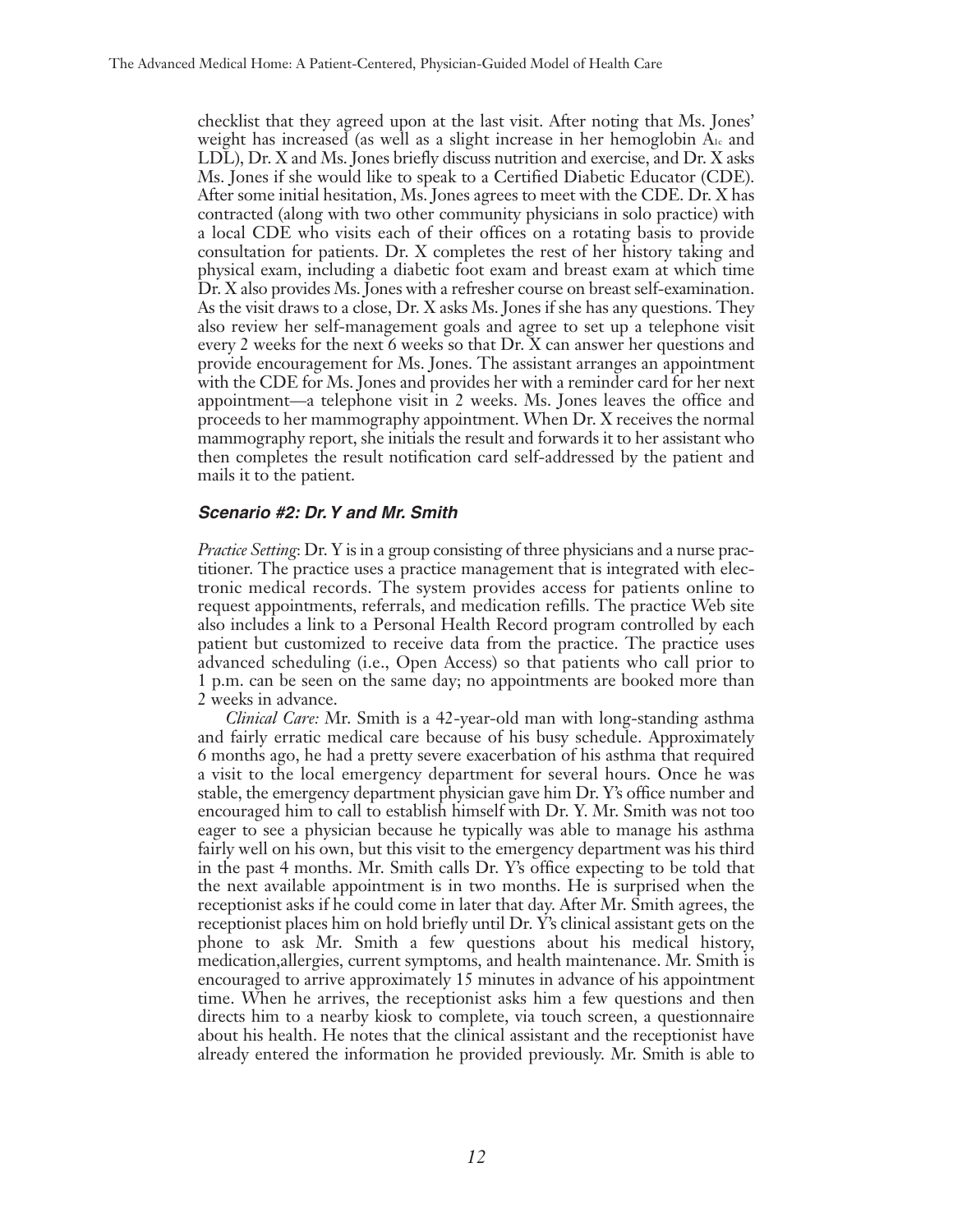complete the computer-generated forms in about 5 minutes. Shortly thereafter, he is escorted to an examination room.

The clinical assistant asks him a few additional questions and then does some pulmonary function tests pre- and post-bronchodilator. The assistant asks whether Mr. Smith monitors his peak flow at home. Mr. Smith indicates that he used to do that but didn't understand what to do with the information—so, he just stopped doing it. The assistant takes the opportunity to coach Mr. Smith on the proper technique of doing peak flows at home and how to properly use the metered dose inhaler. She also provides Mr. Smith with a copy of a generic asthma action plan to review while he waits for Dr. Y. Dr. Y walks in a few minutes later and already seems quite familiar with the information Mr. Smith provided on the phone and through interactions with the receptionist, clinical assistant, and computer kiosk. Dr. Y completes his history and physical. Dr. Y explains what an asthma action plan is and how to use peak flow results to adjust his medication regimen in order to minimize asthma exacerbations. Dr. Y is able to provide Mr. Smith customized patient education material generated by the electronic medical records clinical decision support function. In addition, the clinical decision support module generates an alert for Dr. Y indicating that a recent study suggested that long-acting beta agonist inhalers might cause asthma exacerbations in some patients. Dr. Y reviews Mr. Smith's medication again and notes that approximately six months ago, a physician he saw just once prescribed Mr. Smith such an inhaler. Dr. Y recommends that Mr. Smith discontinue the long-acting beta agonist and prescribes a medication regimen that includes short-acting bronchodilators and inhaled corticosteroids with instructions on Mr. Smith's action plan about what to do if his peak flow drops below a certain number. Dr. Y provides Mr. Smith with information about the practice's Web site and access to his personal health record. With Mr. Smith's permission, Dr. Y is able to send key clinical information to Mr. Smith's personal health record, including treatment recommendations, medications prescribed through the e-prescribing module in the electronic health record, and health maintenance reminders. Dr. Y also encourages Mr. Smith to e-mail him any nonurgent questions or concerns. Mr. Smith agrees to send his morning peak flow results via e-mail to Dr. Y in 3–5 days and to call if his peak flow drops below a certain value or if his asthma symptoms get worse despite following the asthma action plan. Dr. Y contemplates enrolling Mr. Smith in a remote monitoring program whereby his daily peak flow results will be transmitted electronically to a contracted disease management firm with nurse case managers but decides to see how Mr. Smith does before taking that next step. However, Dr. Y does review a self-management checklist with Mr. Smith that includes the need for Mr. Smith to assess his home environment, do daily aerobic exercise, and commit to using the asthma action plan guide. Dr. Y asks his assistant to provide Mr. Smith with a reminder card to call his office in approximately 2–3 weeks, before noon, for a same day appointment or to call and schedule an appointment up to 2 weeks in advance.

During the subsequent week, Dr. Y receives 2–3 e-mails from Mr. Smith indicating worsening of his asthma symptoms and a slight decrease in peak flow despite adjustments in medications according to the asthma action plan reviewed in the office. Dr. Y schedules a telephone consultation with Mr. Smith to review his medication regimen and to discuss Mr. Smith's evaluation of his home environment. Based on Mr. Smith's worsening condition and the absence of an identifiable cause, Dr. Y recommends to refer Mr. Smith to an allergist to help identify potential environmental triggers for the exacerbation of his asthma. Though Mr. Smith is somewhat reluctant to see another physician, Dr. Y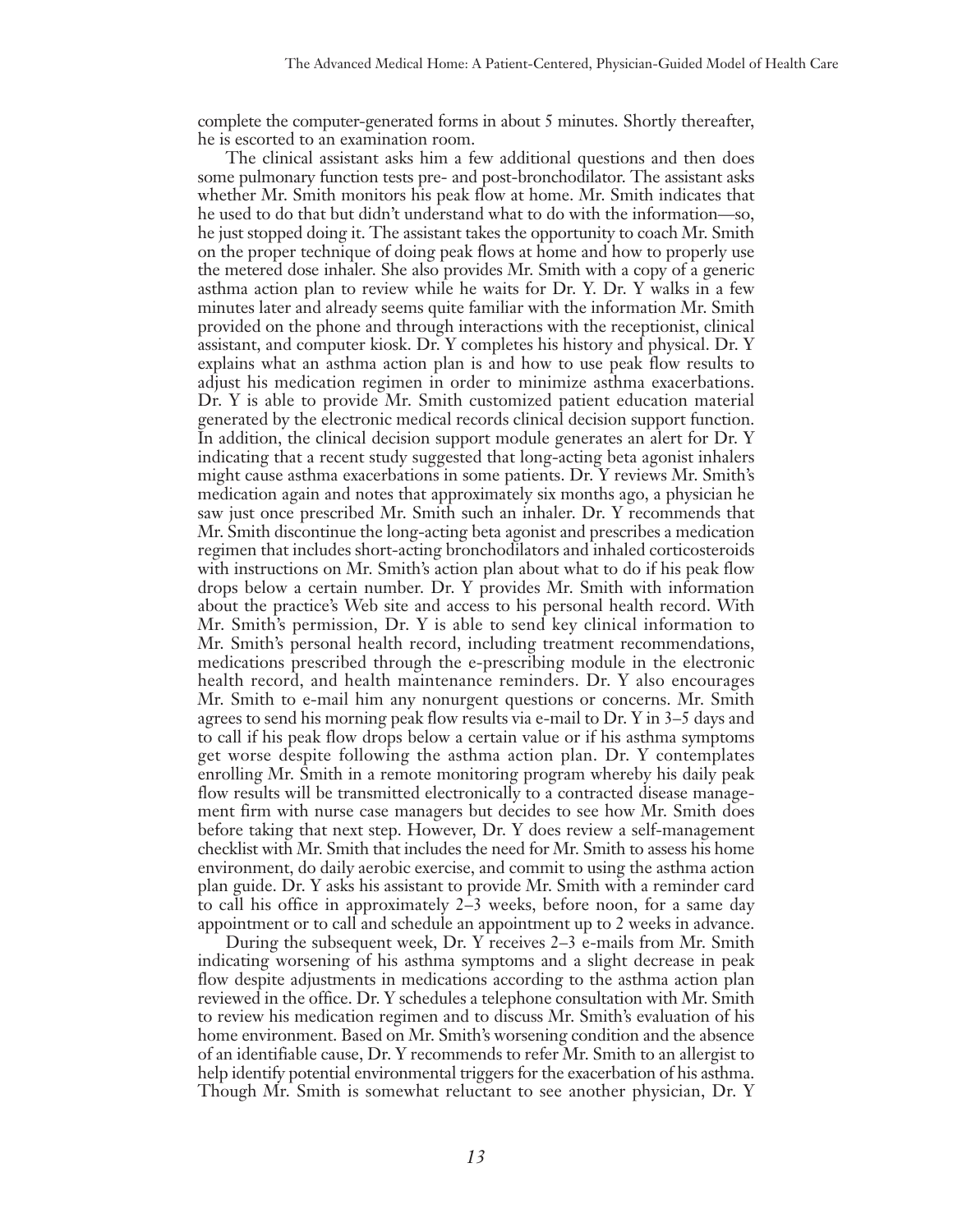explains that the allergist sees a number of his patients and has specially trained asthma educators to help get his asthma under control. The allergist will receive an electronic summary of Mr. Smith's records in advance of his visit, which will be incorporated into the allergist's electronic health record for review. The report of Mr. Smith's visit to the allergist will likewise be sent securely back to Dr. Y for his electronic health record so that Dr. Y can coordinate the followup management of Mr. Smith's asthma once the consultation is complete.

#### **Scenario #3: Dr. Z and Mrs. Murphy**

*Practice Setting*: Dr. Z is an internist in a multi-specialty practice with several internists, cardiologists, an endocrinologist, and several other medical subspecialists. The practice, just like the smaller group described in Scenario #2, uses an electronic medical record (EMR) integrated with a practice management system. The EMR is used across all specialties in the practice and also provides secure access to authorized external providers through a health information exchange portal.

*Clinical Care*: Mrs. Murphy is an 85-year-old woman with several chronic medical problems, including type 2 diabetes mellitus, congestive heart failure, atrial fibrillation, and based on a recent assessment by Dr. Z, mild dementia. For these conditions, Mrs. Murphy takes several medications, including oral medication for diabetes, an anticoagulant (warfarin) and digoxin for her atrial fibrillation, a diuretic ("water pill") and a beta-blocker for her congestive heart failure, and an angiotensin converting enzyme inhibitor. While Mrs. Murphy has been generally compliant with her visits, Dr. Z is somewhat concerned because she missed an appointment with him today, and as his assistant reviewed the practice management system, she noted that Mrs. Murphy also missed a telephone follow-up visit with the cardiologist and a laboratory visit, where a test for her anticoagulation status (ordered by a doctor in the practices' After Hours Clinic) and a chemistry profile (ordered by the cardiologist) were to be done. Dr. Z reviews the note from the most recent cardiology visit and becomes even more concerned when he sees that the cardiologist increased the dose of Mrs. Murphy's diuretic because of some shortness of breath, weight gain, and swelling during the last visit. Dr. Z also notes that Mrs. Murphy was seen in the practice's After Hours Clinic 5 days previously with a fever and a cough and was prescribed an antibiotic. The After Hours physician coordinated the anticoagulation test with the scheduled visit to Dr. Z because she could see the appointment in the system and was prompted to consider the test by the EMR's clinical decision support program, which reminded her of the potential for antibiotics to interact with anticoagulation medication. As Dr. Z contemplates the best course of action, he receives a secure e-mail from the pharmacist managing Mrs. Murphy's anticoagulation indicating some concern because he was aware of her visit to the After Hours Clinic and expected Mrs. Murphy to get her laboratory test earlier that morning.

Dr. Z calls Mrs. Murphy, and after several rings, she picks up the phone. Mrs. Murphy is clearly somewhat out of breath but professes to be doing well. She indicates that her cough is better but doesn't recall her appointment today or the scheduled laboratory tests. Dr. Z knows that the practice management system automatically calls to remind patients 1 day in advance for every appointment, including important scheduled laboratory tests, such as anticoagulation monitoring. His assistant confirms by checking the system that Mrs. Murphy was called and answered the phone yesterday afternoon. Based on his conversation with Mrs. Murphy, Dr. Z decides that rather than upset her by calling an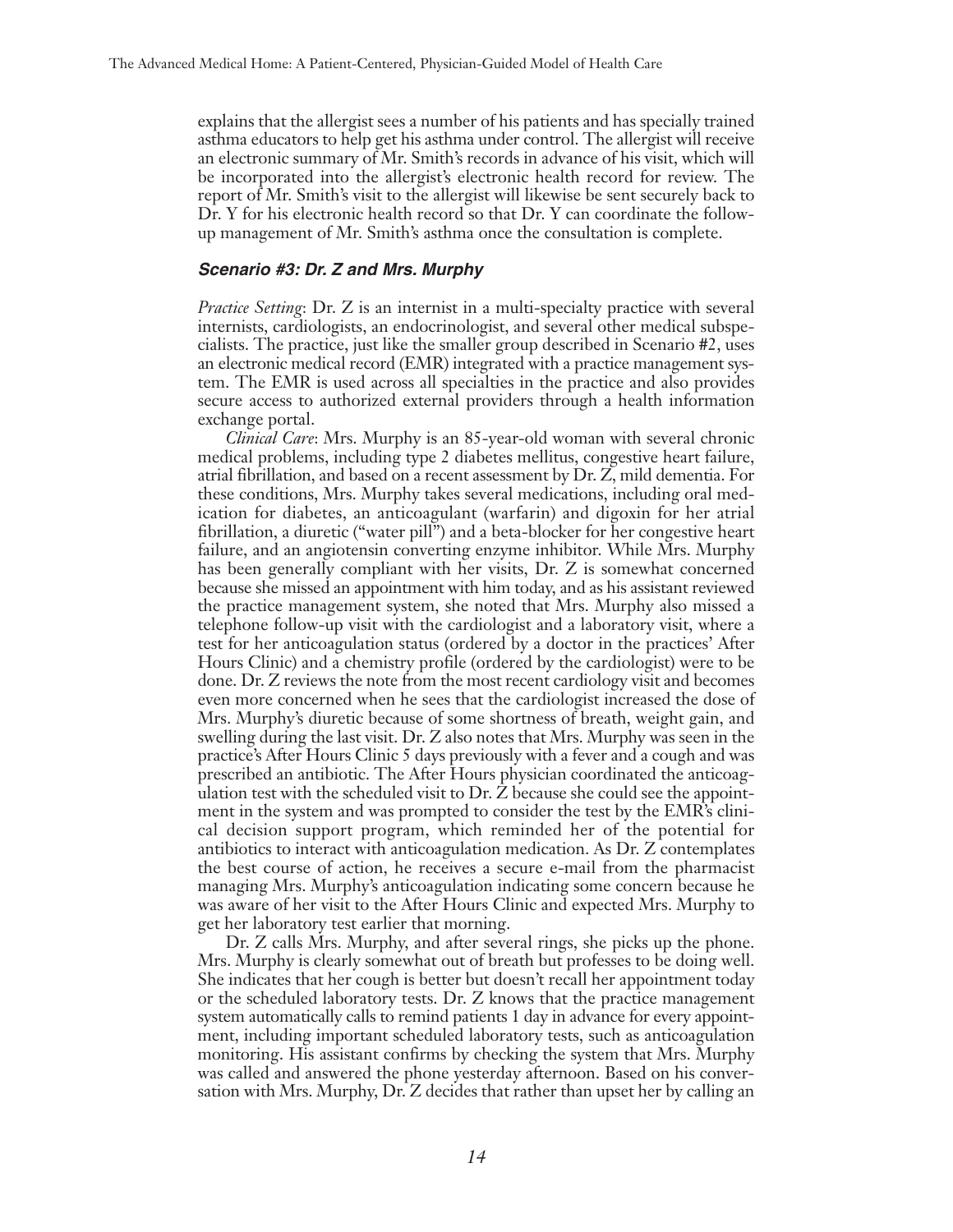ambulance or asking her granddaughter, who is her primary family caregiver, to take her to the emergency department, he will ask the home health agency nurse to make a visit this afternoon. Through a secure e-mail exchange, Dr. Z initiates an urgent referral to the affiliated home health agency to set up a visit for that afternoon to check on Mrs. Murphy. Within a few minutes, the home health agency confirms that Nurse A, with whom Dr. Z usually works, is available and will make a point to see Mrs. Murphy within the next 2–3 hours.

Dr. Z returns to seeing patients. About 3 hours later, he receives a secure e-mail notification from Nurse A indicating that she wants urgently to meet with Dr. Z. Dr. Z excuses himself from the patient he is seeing and calls his assistant into the examination room to provide some just-in-time education to his patient while he meets with Nurse A. After going to his office, Dr. Z clicks on the video link to Nurse A and simultaneously opens up the progress note already started by Nurse A. He can see immediately that Mrs. Murphy has a temperature of 101 ºF, has gained about 4 pounds, and has elevated blood pressure. The whole-blood glucose done by Nurse A is also recorded and is significantly higher than Mrs. Murphy's usual random glucose. Nurse A joins the video call and shares that Mrs. Murphy is in moderate distress and pans the video cam to Mrs. Murphy sitting on the edge of her bed, leaning forward. Nurse A points out that Mrs. Murphy has some bruising on her arms and lower extremities and raises the potential that Mrs. Murphy may be over-anticoagulated. Dr. Z can clearly see that the mild shortness of breath he heard over the phone is either worse than he perceived, or Mrs. Murphy's condition has deteriorated in the past few hours. Dr. Z decides that the best and safest way to quickly manage Mrs. Murphy's multiple medical problems is to admit her to the hospital. Nurse A agrees to call the ambulance transport company and remain with Mrs. Murphy until they arrive. During that time she completes her assessment and contacts Mrs. Murphy's granddaughter.

Dr. Z documents his assessment and plan in the EMR and then sends a clinical record summary to the hospital admitting department with his initial admitting orders via secure e-mail. The e-mail is also sent to the cardiologist and endocrinologist with a copy to the pharmacist to alert them that Mrs. Murphy is to be admitted and requesting that the cardiologist assist in the management of what he expects to be complications related to worsening congestive heart failure. Dr. Z is sent a secure e-mail when Mrs. Murphy arrives at the hospital. Mrs. Murphy is taken to an assessment area where laboratory tests, an electrocardiogram, and a chest x-ray are completed per Dr. Z's orders. Shortly thereafter, Dr. Z arrives to see Mrs. Murphy and accompanies her up to the hospital room.

Mrs. Murphy is treated for pneumonia, congestive heart failure, and excess anticoagulation. The morning after her admission, a hospital discharge planner visits her and reviews her clinical record. The discharge planner notes that Mrs. Murphy lives alone and sees the recent diagnosis of mild dementia. At the multidisciplinary hospital discharge planning team meeting that afternoon, Mrs. Murphy's case is discussed and the planners decide to recommend a new remote monitoring program to Dr. Z for Mrs. Murphy. At the time of discharge, Mrs. Murphy is accompanied home by Nurse A. When they arrive at Mrs. Murphy's apartment, a technician from the remote monitoring program is already waiting for them. While Nurse A reviews Mrs. Murphy's medication and self-management goals, the technician installs a wireless network hooked up to a secure internet connection. He places a scale in Mrs. Murphy's bathroom, a docking station for Mrs. Murphy's pill bottles, and a home glucose monitor, all connected wirelessly to the computer. Nurse A explains to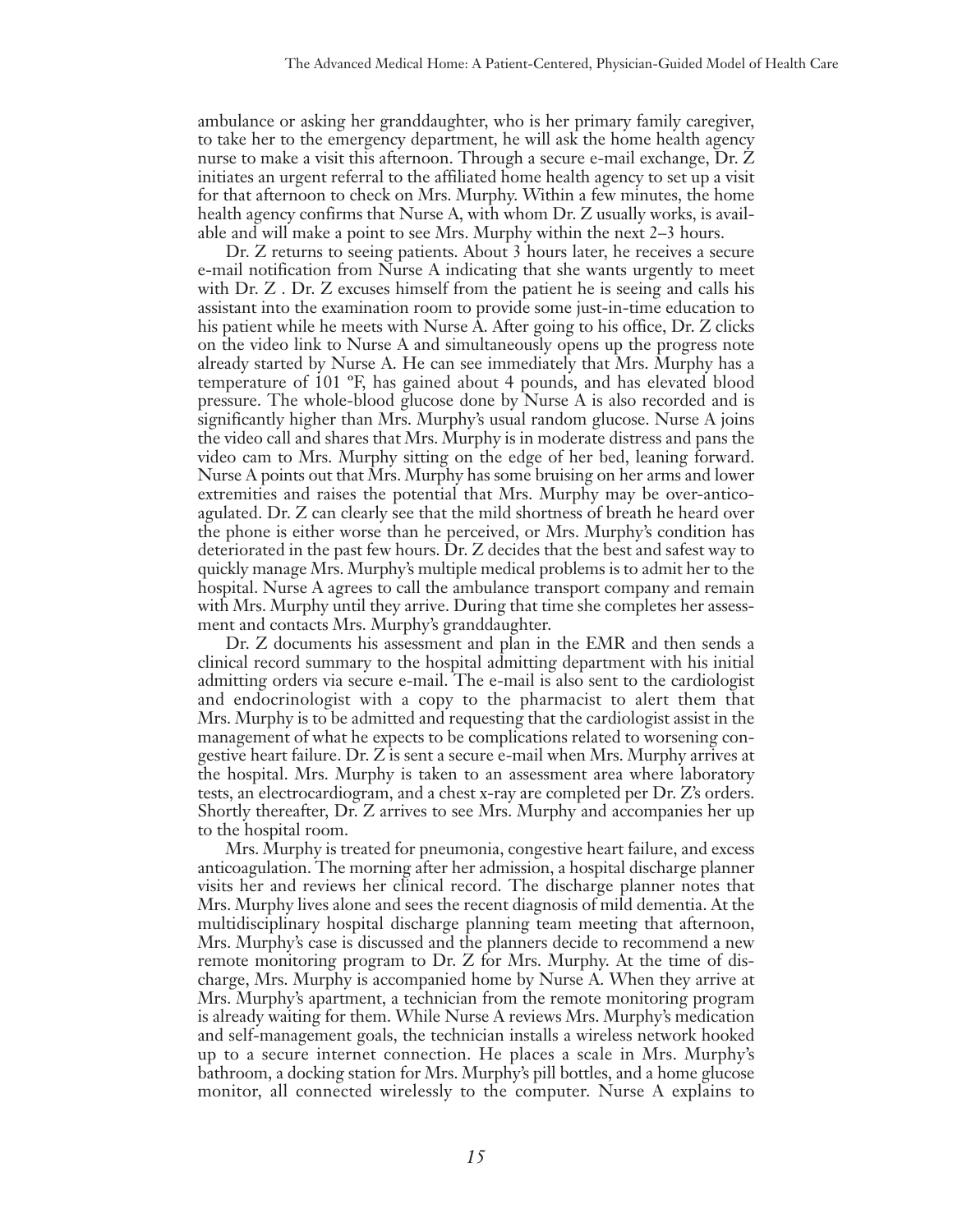Mrs. Murphy that Dr. Z will monitor her condition through the computer and that Nurse A will be helping Dr. Z. Mrs. Murphy doesn't understand how it all works, but she agrees to weigh herself in the morning, take her pills when she hears the reminder from the pill bottle docking station, and check her sugar in the morning. Mrs. Murphy agrees that her granddaughter will be informed about these new interventions.

A couple of days later, both Dr. Z and Nurse A get an automated alert via secure e-mail that Mrs. Murphy has gained two pounds in the past 2 days. After a quick e-mail exchange, Nurse A calls Mrs. Murphy and per Dr. Z's order, asks Mrs. Murphy to take an extra diuretic pill now and one at 6 p.m. tonight. Via the internet, Nurse A is able to reprogram the medication reminder system to prompt Mrs. Murphy to take the correct dose at the correct time. At 6:30 p.m., Nurse A receives a notification from Mrs. Murphy's computer that the diuretic pill bottle has not been opened or moved since noon. Nurse A calls Mrs. Murphy who admits that she has been entertaining a friend and hadn't taken her pill yet but promises to do so in the next few minutes.

These three scenarios illustrate how patient-centered care could be provided through solo, small, and multi-specialty practices based on the advanced medical care model. In the above examples, patient-centered care is provided through a combination of face-to-face visits, telephone and e-mail consultations, and referrals to other health professionals as appropriate. Evidence-based clinical decision-making is aided by utilization of health information technology, such as PIER (Physicians' Information and Education Resource), a web-based decision-support tool developed by ACP that provides physicians with rapid, up-to-date, evidence-based guidance at the point of care. Electronic medical records, electronic prescribing, and open scheduling further improve patient care and enable care to be provided more efficiently and in a manner that values the time of patients and physicians. This markedly contrasts with traditional patient care, where patients often must schedule multiple office visits, where preventive and educational services are not covered by insurance and therefore are not provided, where evidence-based care is not always provided, where avoidable errors occur, and where the time of patients and physicians is undervalued.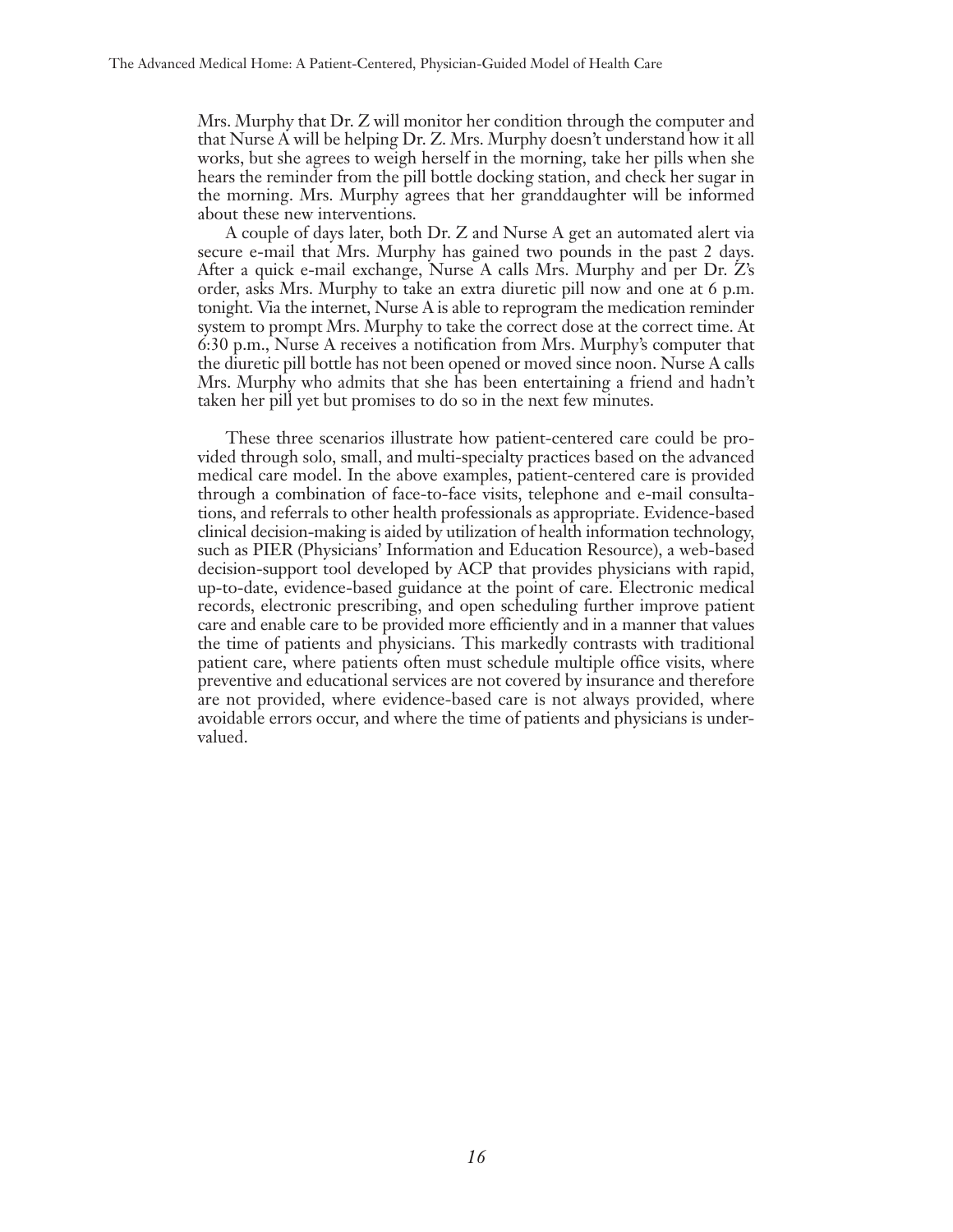# **References**

- 1) Grumbach K, Bodenheimer T. A Primary Care Home for Americans: Putting the House in Order. JAMA. 2002; 288: 889-893; citing Murphy J, Chang H, Montgomery JE, Rogers WH, Safran DG. The Quality of Physician-Patient Relationships: Patients' Experiences, 1996-1999. J Fam Pract. 2001;50:123-29.
- 2) Kalpana MN, Dolovich LR, Ciliska DK, Lee HN. The Perception of Continuity of Care from the Perspective of Patients with Diabetes. Fam Med. 2005;37(2):118-24.
- 3) Schoen C, Osborn R, Huynh PT, Doty M, Zapert K, Peugh J, Davis K. Taking the Pulse of Health Care Systems: Experiences of Patients with Health Problems in Six Countries. Health Affairs. Web Exclusive, 3 November 2005, W5-509-25.
- 4) Grumbach K, Bodenheimer T. A Primary Care Home for Americans: Putting the House in Order. JAMA. 2002; 288: 889-93; citing Sommers LS, Hacker TW, Schneider DM, Pugno PA, Garrett JB. A Descriptive Study of Managed Care Hassles in 26 Practices. West J Med. 2001;174:175-79.
- 5) Freeborn, DK. Satisfaction, Commitment and Psychological Well-being among HMO Physicians. The Permanente Journal. Spring 1998;2:22-30.
- 6) Pathman DE, Konrad TR, Williams ES, Scheckler WE, Linzer M, Douglas J. Career Satisfaction Study Group. Physician Satisfaction, Dissatisfaction, and Turnover. J Fam Pract. 2002;Jul;51(7):593.
- 7) Larson EB, Fihn SD, Kirk LM, Levinson W, Loge RV, et al. The Future of General Internal Medicine: Report and Recommendations from the Society of General Internal Medicine (SGIM) Task Force on the Domain of General Internal Medicine. J of Genl Int Med. 2004:19:69-77.
- 8) Gabel J, Claxton G, Gil I, Pickreign, J, Whitmore H, Finder B, Hawkins S, Rowland D. Health Benefits in 2005: Premium Increases Slow Down, Coverage Continues to Erode. Health Affairs. 2005;24(5):1273-80.
- 9) Edwards JN, How S, Whitmore H, Gabel JR, Hawkins S, Pickreign JD. Employer-Sponsored Health Insurance in New York (findings from the 2003 Commonwealth Fund/HRET Survey). The Commonwealth Fund Issue Brief. 2004 May: Accessed at www.cmwf.org.
- 10) Gilmer T, Kronick R. It's the Premiums, Stupid: Projections of the Uninsured through 2013. Health Affairs (web exclusive). 2005 April 5;W5-143-151. Accessed on 28 November 2005 at http://content.healthaffairs.org/cgi/content/long/hlthaff.w5.143/DC1.
- 11) 2005 Annual Report of the Boards of Trustees of the Federal Hospital Insurance and Federal Supplementary Medical Insurance Trust Funds.
- 12) Braddock CH, Snyder L. The Doctor Will See You shortly. The Ethical Significance of Time for the Patient-Physician Relationship. JGIM. 2005;20:1057-62.
- 13) American College of Physicians. Medical Professionalism in the Changing Health Care Environment: Revitalizing Internal Medicine by Focusing on the Patient–Physician Relationship. Philadelphia: American College of Physicians; 2005: Position Paper. (Available from American College of Physicians, 190 N. Independence Mall West, Philadelphia, PA 19106).
- 14) Association of American Medical Colleges. Medical Education Costs and Student Debt. AAMC. March 2005. Accessed on 28 November 2005 at http://services.aamc.org/Publications/ showfile.cfm?file=version35.pdf&prd\_id=121&prv\_id=137&pdf\_id=35.
- 15) Anderson G, Hussey PS. Comparing Health System Performance in OECD Countries: Cross-National Comparisons Can Determine Whether Additional Health Care Spending Results in Better Outcomes. Health Affairs. May/June 2001;20(3):219-32.
- 16) Starfield B, Shi L. Policy Relevant Determinants of Health: An International Perspective. Health Policy. 2002;60:201-18.
- 17) Institute of Medicine, Crossing the Quality Chasm: A New Health System for the 21st Century, National Academy Press, Washington, D.C. (2001).
- 18) Hogan C, Lunney J, Gabel J, Lynn, J. Medicare Beneficiaries' Costs of Care in the Last Year of Life. Health Affairs. 2001;20(4):188-95.
- 19) American College of Physicians. Racial and Ethnic Disparities in Health Care. March 2003.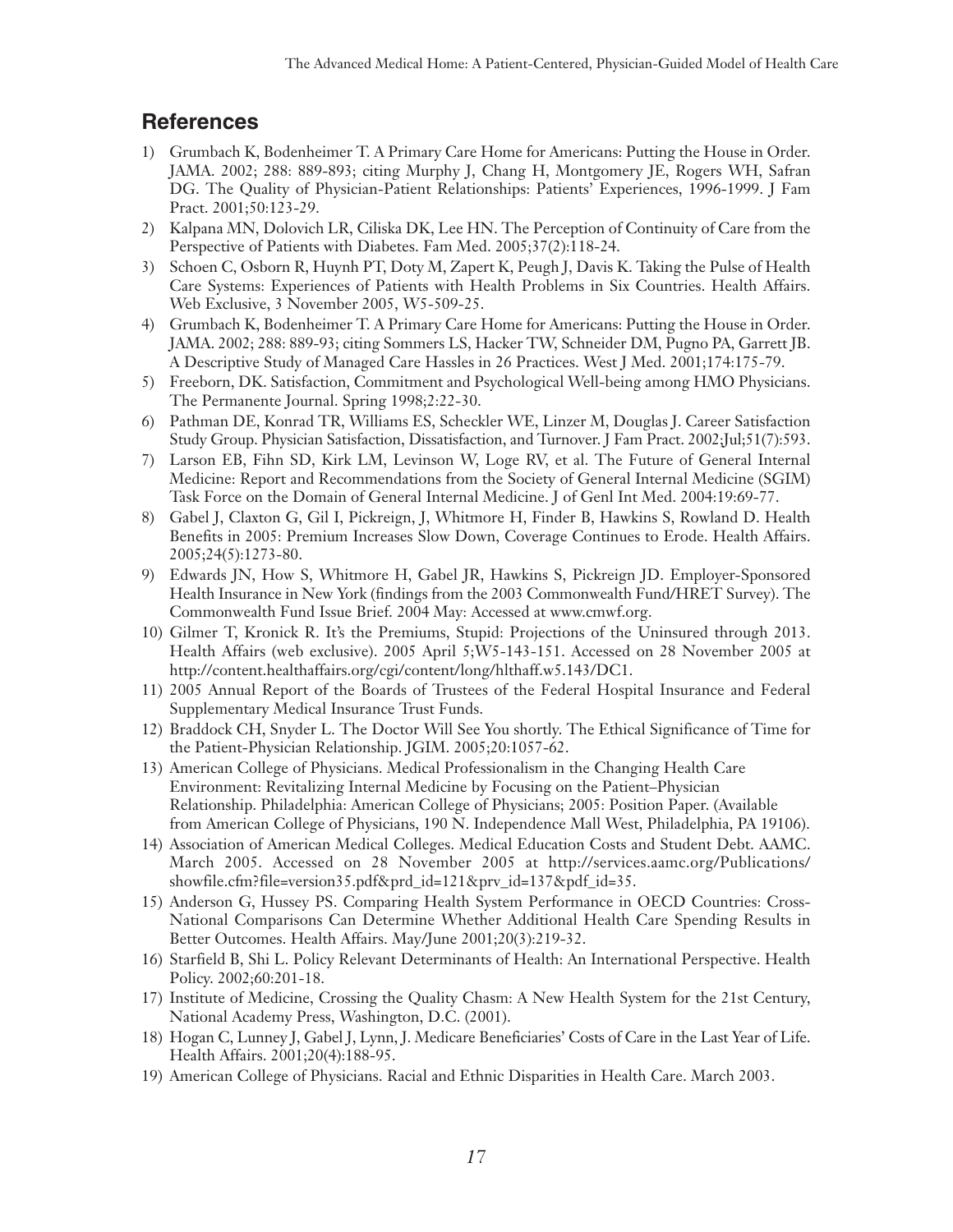- 20) Larson EB. Medicine as a Profession—Back to Basics: Preserving the Physician-Patient Relationship in a Challenging Medical Marketplace. Amer J of Med. 2003;114:168-72.
- 21) Wu S, Green A. Projection of Chronic Illness Prevalence and Cost Inflation. Santa Monica, CA: RAND Health. October 2000.
- 22) Anderson GF. Medicare and Chronic Conditions. Sounding Board. N Engl J Med. 32005; 53(3):305-9.
- 23) American College of Physicians. Patient-Centered, Physican-Guided Care for the Chronically Ill: The American College of Physicians Prescription for Change. October 2004.
- 24) Starfield B, Shi L. The Medical Home, Access to Care, and Insurance: A Review of Evidence. Pediatrics. 2004;113(5 Supple):1493-98.
- 25) Sia C, Tonniges TF, Osterhus E, Taba S. History of the Medical Home Concept. Pediatrics. 2004;113:1473-8.
- 26) Future of Family Medicine Project Leadership Committee. The Future of Family Medicine: A Collaborative Project of the Family Medicine Community. Ann Fam Med. 2004;2(Suppl 1):S3–32.
- 27) National Academy of Sciences, Institute of Medicine. A Manpower Policy for Primary Care. Washington, DC; May 1978.
- 28) M. Von Korff, J. Gruman, J. Schaefer, S.J. Curry, and E.H. Wagner. Collaborative Management of Chronic Illness. Ann Intern Med 1997;127:1097-1102. [Also see Patients as Effective Collaborators in Managing Chronic Conditions. Milbank Memorial Fund July 1999 accessible at www.milbank.org/ reports/990811chronic.html#7].
- 29) Rothman AA, Wagner EH. Chronic Illness Management: What is the Role of Primary Care? Ann Intern Med. 2003;138:256-61.
- 30) Brennan TA. Luxury Primary Care Market Innovation or Threat to Access? N Engl J Med. 2002;346(15):1165-8.
- 31) American College of Physicians. "The Evolving Role of the General Internist." Statement approved by Board of Regents, April 2005.
- 32) U.S. Census Bureau, "U.S. Interim Projections by Age, Sex, Race, and Hispanic Origin." Accessible at www.census.gov/ipc/www/usinterimproj/.
- 33) Cooper RA, Gretzen TE, McKee HJ, LaudP. Economic and Demographic Trends Signal an Impending Physician Shortage. Health Aff. 2002;21:140-54.
- 34) Rizza RA, Vigersky RA, Rodbard HW, Ladenson PW, Young Jr WF, Surks MI, Kahn R, Hogan PF. A Model to Determine Workforce Needs for Endocrinologists in the United States until 2020. J Clin Endocrinol Metab 2003;88:1979–1987.
- 35) Moore G, Showstack J. Primary Care Medicine in Crisis: Toward Reconstruction and Renewal. Ann Intern Med. 2003;138:244-7.
- 36) Fye WB. Cardiology's Workforce Shortage: Implications for Patient Care and Research. Circulation. 2004;109:813-16.
- 37) Angus DC, Kelly MA, Schmitz RJ, White A, Popovich J. Current and Projected Workforce Requirements for Care of the Critically Ill and Patients with Pulmonary Disease: Can We Meet the Requirements of an Aging Population? JAMA. 2000;284:2762-70.
- 38) American Geriatrics Society. Caring for Older Americans: The Future of Geriatric Medicine. J Amer Ger Soc. 2005;53:S245-56.
- 39) AAMC Medical School Graduation Questionnaires: All School Reports 1999-2004, Table 25b. Choice of Specialty/Subspecialty. Accessible at www.aamc.org/data/gq/allschoolsreports/2004.pdf.
- 40) Schwartz MD, Basco WT, Grey MR, Elmore JG, Rubenstein A. Rekindling Student Interest in Generalist Careers. Ann Intern Med. 2005;142:715-24.
- 41) Garibaldi RA, Popkave C, Bylsma W. Career Plans for Trainees in Internal Medicine Residency Programs. Academic Med. 2005;80:507-12.
- 42) American College of Physicians. Re-Design Of Training In Internal Medicine: Principles and Goals. September 2005.
- 43) Berwick, D. A User's Manual for the IOM's 'Quality Chasm' Report. Health Affairs. 2002;21(3):80-90.